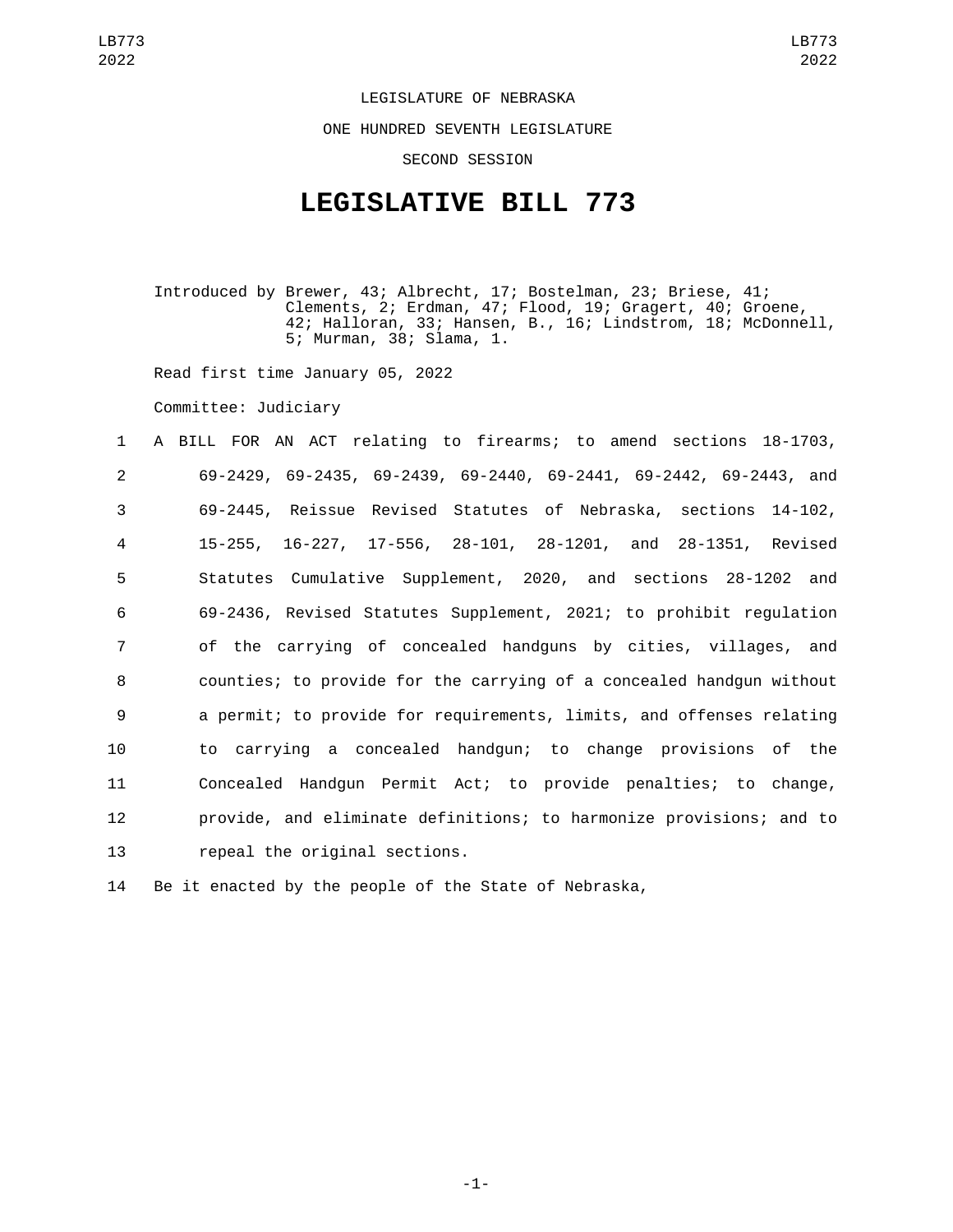5 Taxes, special assessments.

6 (1) To levy any tax or special assessment authorized by law;

7 Corporate seal.

 (2) To provide a corporate seal for the use of the city, and also any official seal for the use of any officer, board, or agent of the city, whose duties require an official seal to be used. Such corporate seal shall be used in the execution of municipal bonds, warrants, conveyances, and other instruments and proceedings as required by law;

LB773 2022

13 Requlation of public health.

 (3) To provide all needful rules and regulations for the protection and preservation of health within the city; and for this purpose they may provide for the enforcement of the use of water from public water supplies when the use of water from other sources shall be deemed unsafe; 18 Appropriations for debts and expenses.

19 (4) To appropriate money and provide for the payment of debts and 20 expenses of the city;

21 Protection of strangers and travelers.

22 (5) To adopt all such measures as they may deem necessary for the 23 accommodation and protection of strangers and the traveling public in 24 person and property;

25 Firearms Concealed weapons, firearms, fireworks, explosives.

26 (6) To punish and prevent the carrying of concealed weapons, except 27 the carrying of a concealed handgun in compliance with the Concealed 28 Handgun Permit Act, and the discharge of firearms, fireworks, or 29 explosives of any description within the city, other than the discharge 30 of firearms at a shooting range pursuant to the Nebraska Shooting Range 31 Protection Act;

-2-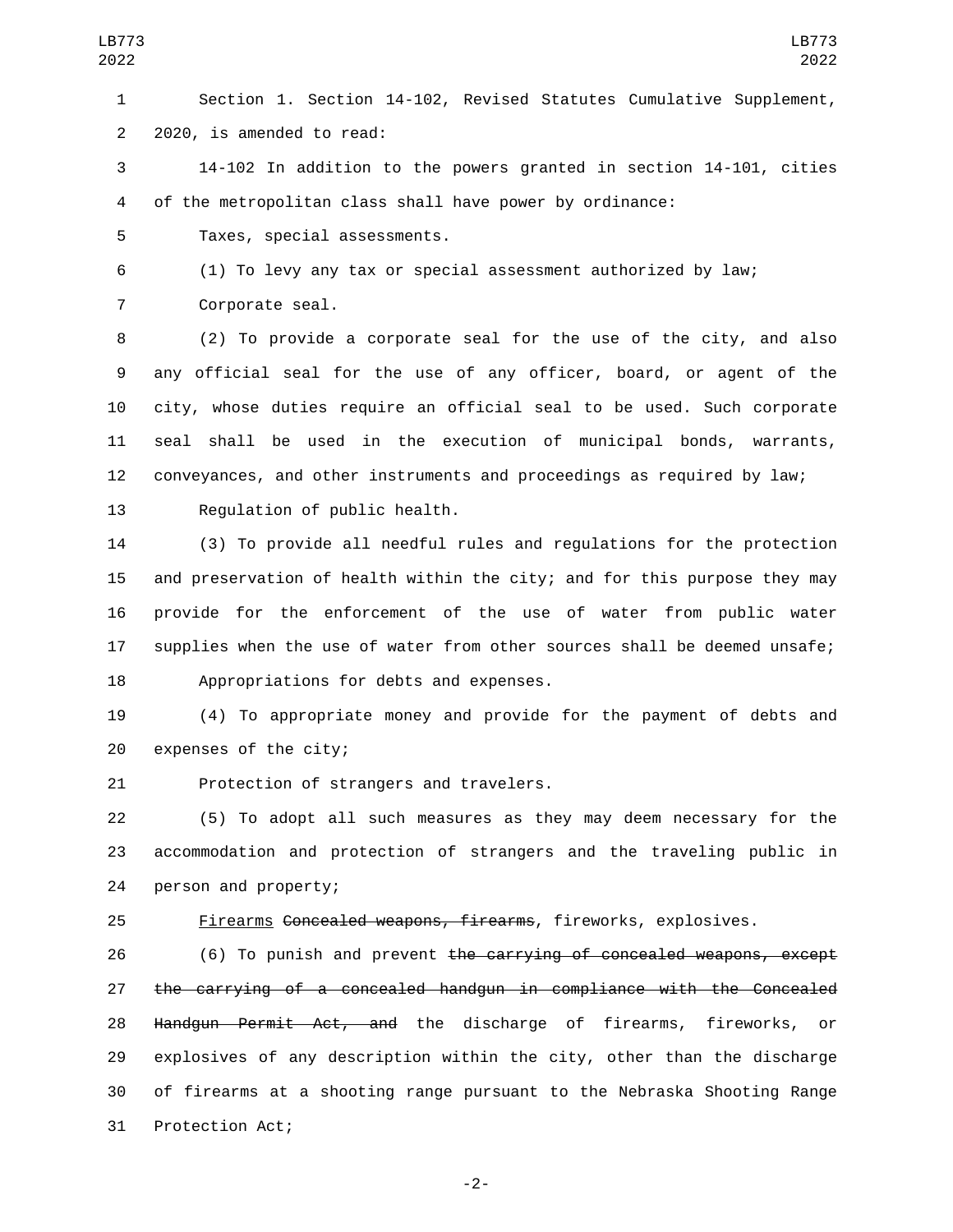1 Sale of foodstuffs.

 (7) To regulate the inspection and sale of meats, flour, poultry, fish, milk, vegetables, and all other provisions or articles of food 4 exposed or offered for sale in the city;

5 Official bonds.

 (8) To require all officers or servants elected or appointed to give bond and security for the faithful performance of their duties; but no officer shall become security upon the official bond of another or upon 9 any bond executed to the city;

10 Official reports of city officers.

 (9) To require from any officer of the city at any time a report, in detail, of the transactions of his or her office or any matter connected 13 therewith;

14 Cruelty to children and animals.

 (10) To provide for the prevention of cruelty to children and 16 animals;

17 Dogs; taxes and restrictions.

 (11) To regulate, license, or prohibit the running at large of dogs and other animals within the city as well as in areas within three miles of the corporate limits of the city, to guard against injuries or annoyance from such dogs and other animals, and to authorize the destruction of the dogs and other animals when running at large contrary to the provisions of any ordinance. Any licensing provision shall comply with subsection (2) of section 54-603 for service animals;

25 Cleaning sidewalks.

 (12) To provide for keeping sidewalks clean and free from obstructions and accumulations, to provide for the assessment and collection of taxes on real estate and for the sale and conveyance thereof, and to pay the expenses of keeping the sidewalk adjacent to such real estate clean and free from obstructions and accumulations as herein 31 provided;

-3-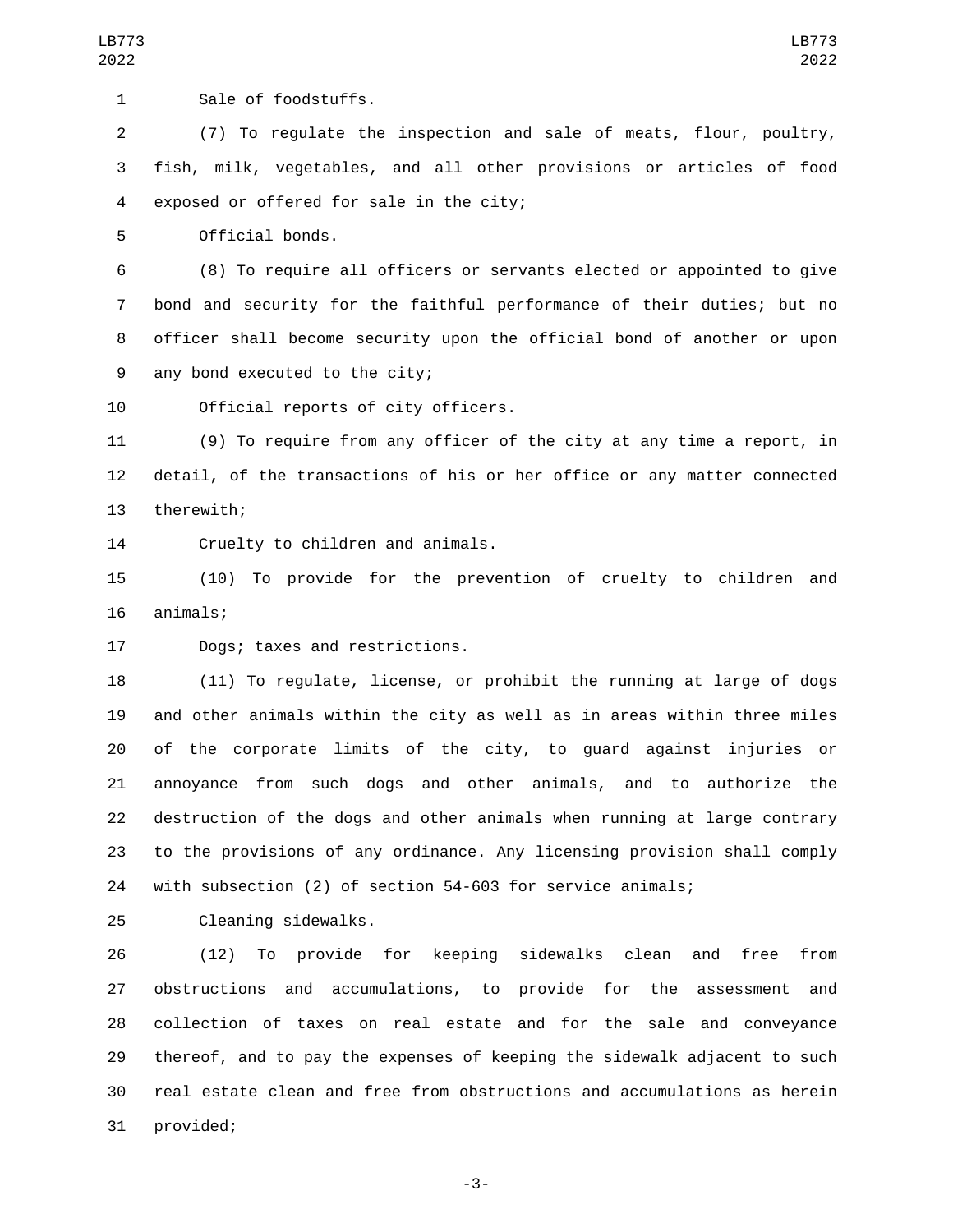Planting and trimming of trees; protection of birds.

 (13) To provide for the planting and protection of shade or ornamental and useful trees upon the streets or boulevards, to assess the cost thereof to the extent of benefits upon the abutting property as a special assessment, and to provide for the protection of birds and animals and their nests; to provide for the trimming of trees located upon the streets and boulevards or when the branches of trees overhang the streets and boulevards when in the judgment of the mayor and council such trimming is made necessary to properly light such street or boulevard or to furnish proper police protection and to assess the cost thereof upon the abutting property as a special assessment;

LB773 

12 Naming and numbering streets and houses.

 (14) To provide for, regulate, and require the numbering or renumbering of houses along public streets or avenues; to care for and control and to name and rename streets, avenues, parks, and squares 16 within the city;

17 Weeds.

 (15) To require weeds and worthless vegetation growing upon any lot or piece of ground within the city or its three-mile zoning jurisdiction to be cut and destroyed so as to abate any nuisance occasioned thereby, to prohibit and control the throwing, depositing, or accumulation of litter on any lot or piece of ground within the city or its three-mile zoning jurisdiction and to require the removal thereof so as to abate any nuisance occasioned thereby, and if the owner fails to cut and destroy weeds and worthless vegetation or remove litter, or both, after notice as required by ordinance, to assess the cost thereof upon the lots or lands as a special assessment. The notice required to be given may be by publication in the official newspaper of the city and may be directed in general terms to the owners of lots and lands affected without naming such owners;30

31 Animals running at large.

-4-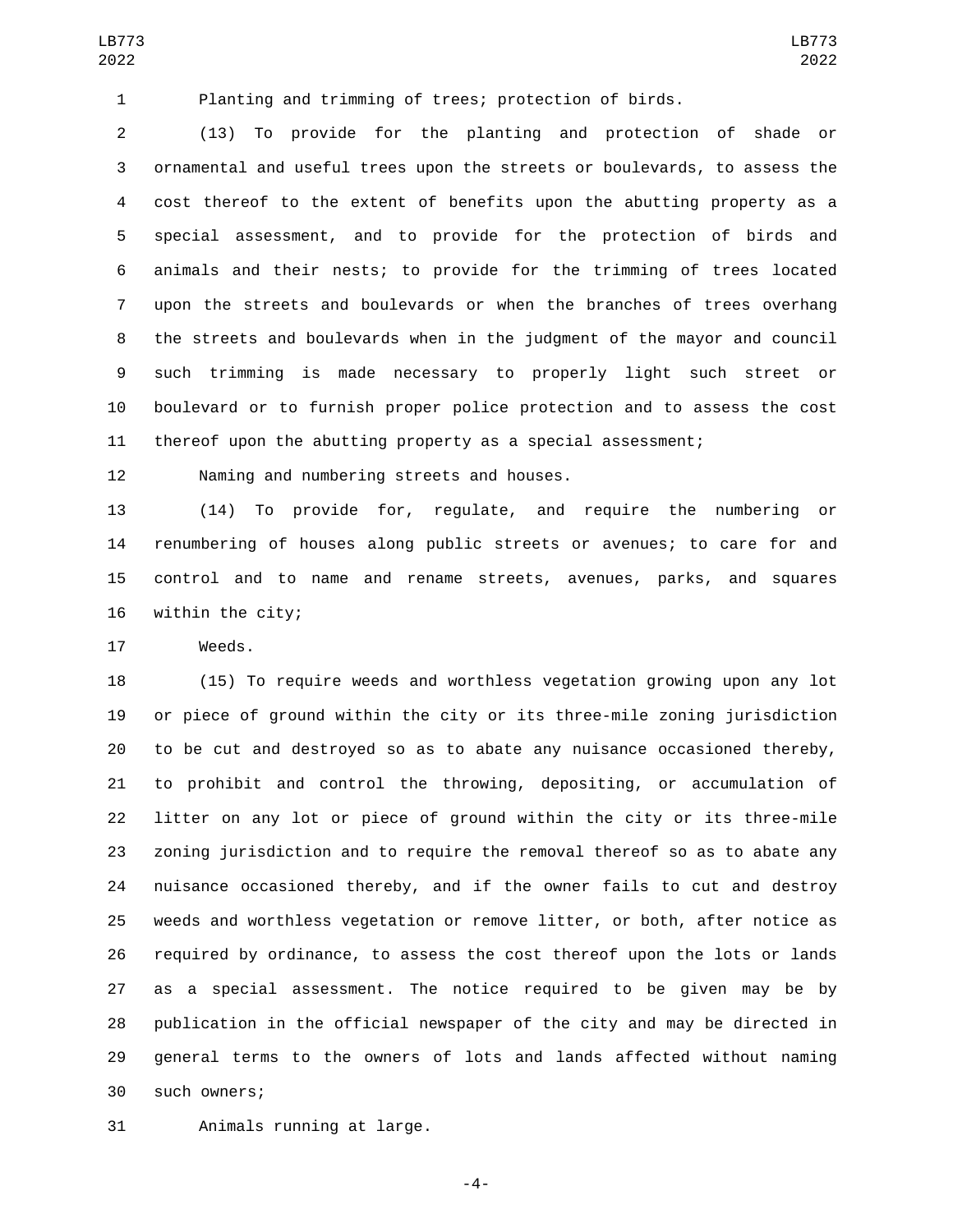(16) To prohibit and regulate the running at large or the herding or driving of domestic animals, such as hogs, cattle, horses, sheep, goats, fowls, or animals of any kind or description within the corporate limits and provide for the impounding of all animals running at large, herded, or driven contrary to such prohibition; and to provide for the forfeiture and sale of animals impounded to pay the expense of taking up, caring for, and selling such impounded animals, including the cost of 8 advertising and fees of officers;

9 Use of streets.

 (17) To regulate the transportation of articles through the streets, to prevent injuries to the streets from overloaded vehicles, and to regulate the width of wagon tires and tires of other vehicles;

13 Playing on streets and sidewalks.

 (18) To prevent or regulate the rolling of hoops, playing of ball, flying of kites, the riding of bicycles or tricycles, or any other amusement or practice having a tendency to annoy persons passing in the streets or on the sidewalks or to frighten teams or horses; to regulate the use of vehicles propelled by steam, gas, electricity, or other motive 19 power, operated on the streets of the city;

20 Combustibles and explosives.

 (19) To regulate or prohibit the transportation and keeping of gunpowder, oils, and other combustible and explosive articles;

23 Public sale of chattels on streets.

 (20) To regulate, license, or prohibit the sale of domestic animals or of goods, wares, and merchandise at public auction on the streets, alleys, highways, or any public ground within the city;

27 Signs and obstruction in streets.

 (21) To regulate and prevent the use of streets, sidewalks, and public grounds for signs, posts, awnings, awning posts, scales, or other like purposes; to regulate and prohibit the exhibition or carrying or conveying of banners, placards, advertisements, or the distribution or

-5-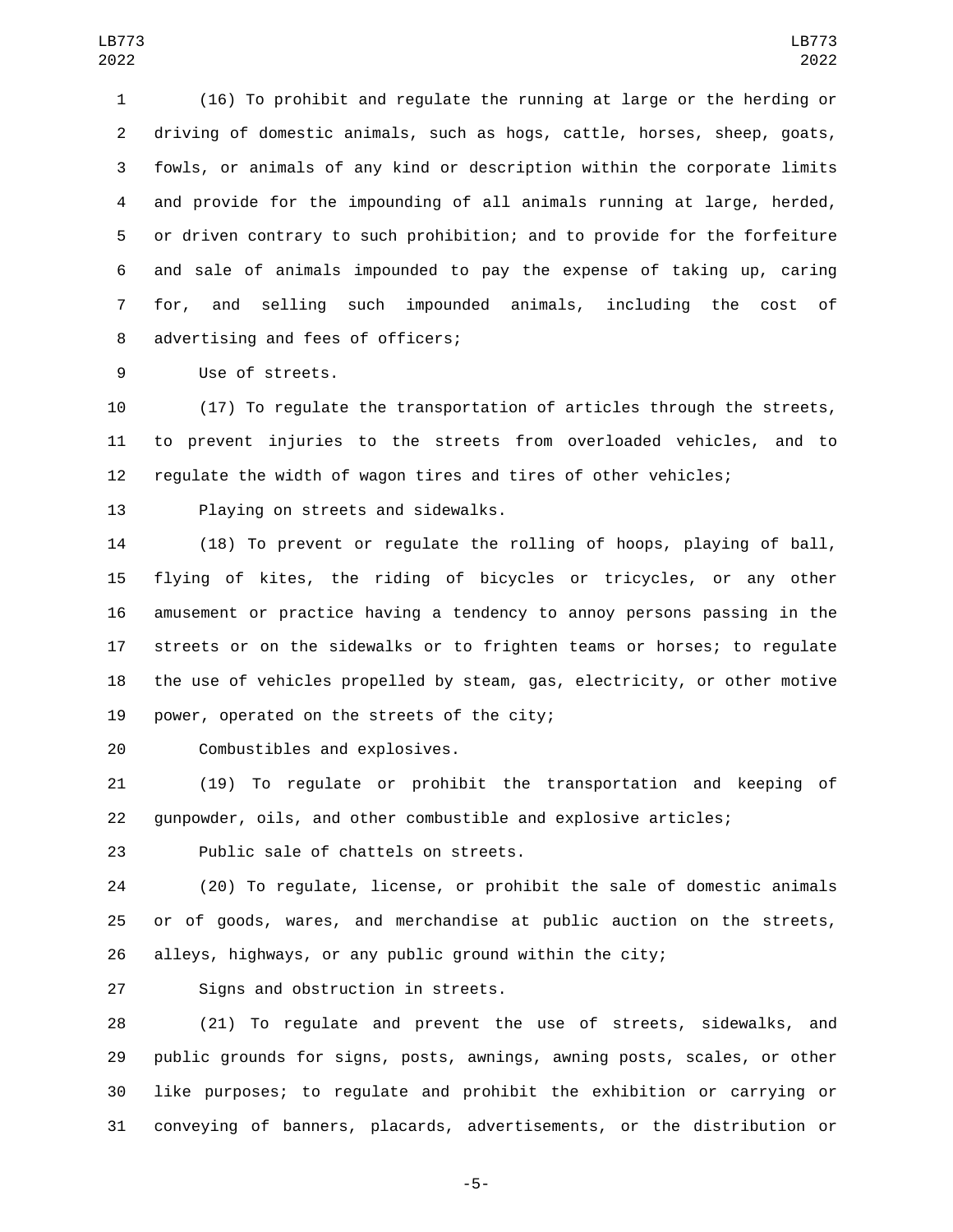posting of advertisements or handbills in the streets or public grounds 2 or upon the sidewalks;

3 Disorderly conduct.

 (22) To provide for the punishment of persons disturbing the peace and good order of the city by clamor and noise, intoxication, drunkenness, fighting, or using obscene or profane language in the streets or other public places or otherwise violating the public peace by indecent or disorderly conduct or by lewd and lascivious behavior;

9 Vagrants and tramps.

 (23) To provide for the punishment of vagrants, tramps, common street beggars, common prostitutes, habitual disturbers of the peace, pickpockets, gamblers, burglars, thieves, or persons who practice any game, trick, or device with intent to swindle, persons who abuse their families, and suspicious persons who can give no reasonable account of themselves; and to punish trespassers upon private property;

Disorderly houses, gambling, offenses against public morals.

 (24) To prohibit, restrain, and suppress tippling shops, houses of prostitution, opium joints, gambling houses, prize fighting, dog fighting, cock fighting, and other disorderly houses and practices, all games and gambling and desecration of the Sabbath, commonly called Sunday, and all kinds of indecencies; to regulate and license or prohibit the keeping and use of billiard tables, ten pins or ball alleys, shooting galleries except as provided in the Nebraska Shooting Range Protection Act, and other similar places of amusement; and to prohibit and suppress all lotteries and gift enterprises of all kinds under whatsoever name carried on, except that nothing in this subdivision shall be construed to apply to bingo, lotteries, lotteries by the sale of pickle cards, or raffles conducted in accordance with the Nebraska Bingo Act, the Nebraska Lottery and Raffle Act, the Nebraska Pickle Card Lottery Act, the Nebraska Small Lottery and Raffle Act, or the State Lottery Act;

31 Police requlation in general.

-6-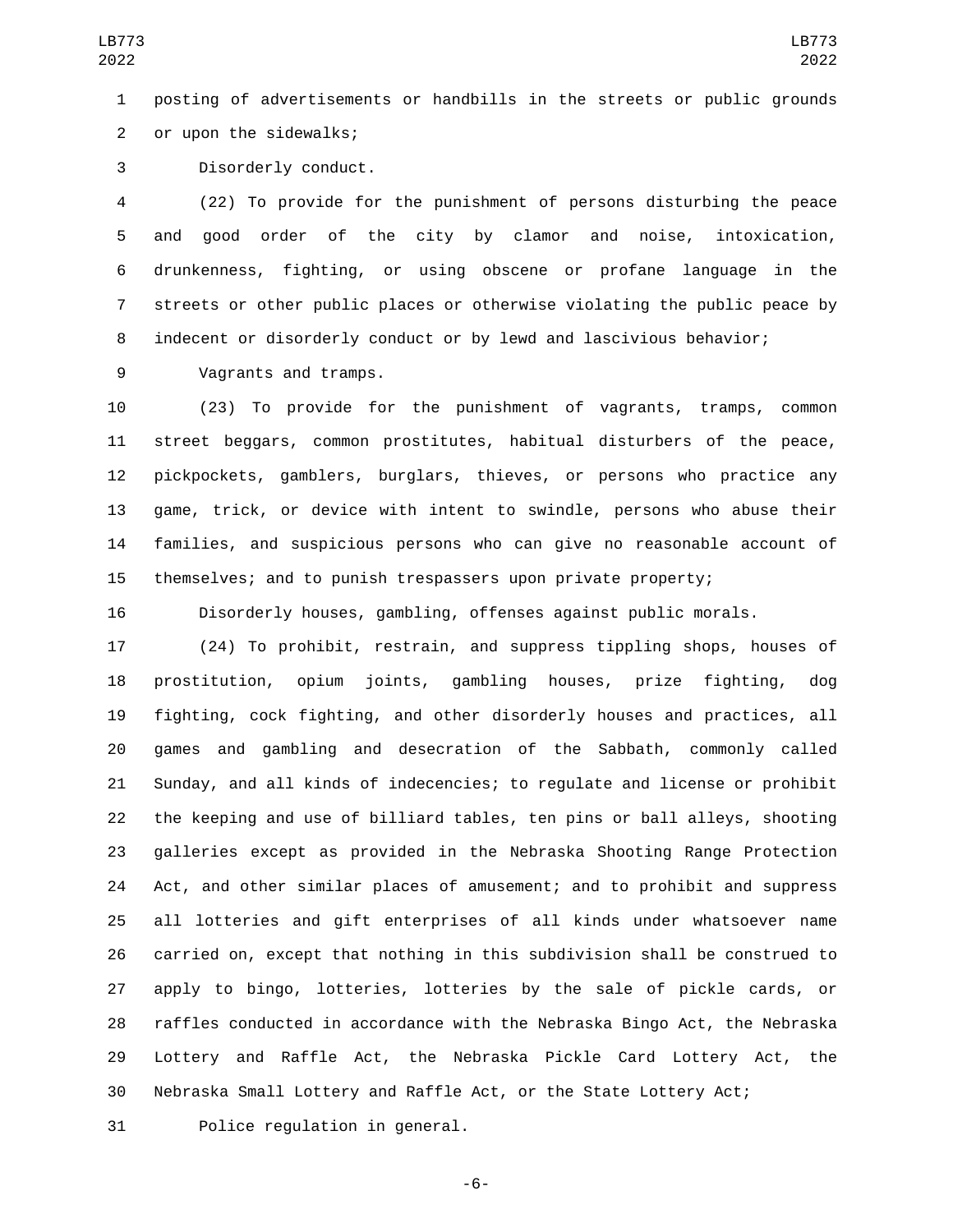(25) To make and enforce all police regulations for the good government, general welfare, health, safety, and security of the city and the citizens thereof in addition to the police powers expressly granted herein; and in the exercise of the police power, to pass all needful and proper ordinances and impose fines, forfeitures, penalties, and imprisonment at hard labor for the violation of any ordinance, and to provide for the recovery, collection, and enforcement thereof; and in default of payment to provide for confinement in the city or county prison, workhouse, or other place of confinement with or without hard 10 labor as may be provided by ordinance;

11 Fast driving on streets.

 (26) To prevent horseracing and immoderate driving or riding on the street and to compel persons to fasten their horses or other animals attached to vehicles while standing in the streets;

15 Libraries, art galleries, and museums.

 (27) To establish and maintain public libraries, reading rooms, art galleries, and museums and to provide the necessary grounds or buildings therefor; to purchase books, papers, maps, manuscripts, works of art, and objects of natural or of scientific curiosity, and instruction therefor; to receive donations and bequests of money or property for the same in trust or otherwise and to pass necessary bylaws and regulations for the 22 protection and government of the same;

Hospitals, workhouses, jails, firehouses, etc.; garbage disposal.

 (28) To erect, designate, establish, maintain, and regulate hospitals or workhouses, houses of correction, jails, station houses, fire engine houses, asphalt repair plants, and other necessary buildings; and to erect, designate, establish, maintain, and regulate plants for the removal, disposal, or recycling of garbage and refuse or to make contracts for garbage and refuse removal, disposal, or recycling, or all of the same, and to charge equitable fees for such removal, disposal, or recycling, or all of the same, except as hereinafter provided. The fees

-7-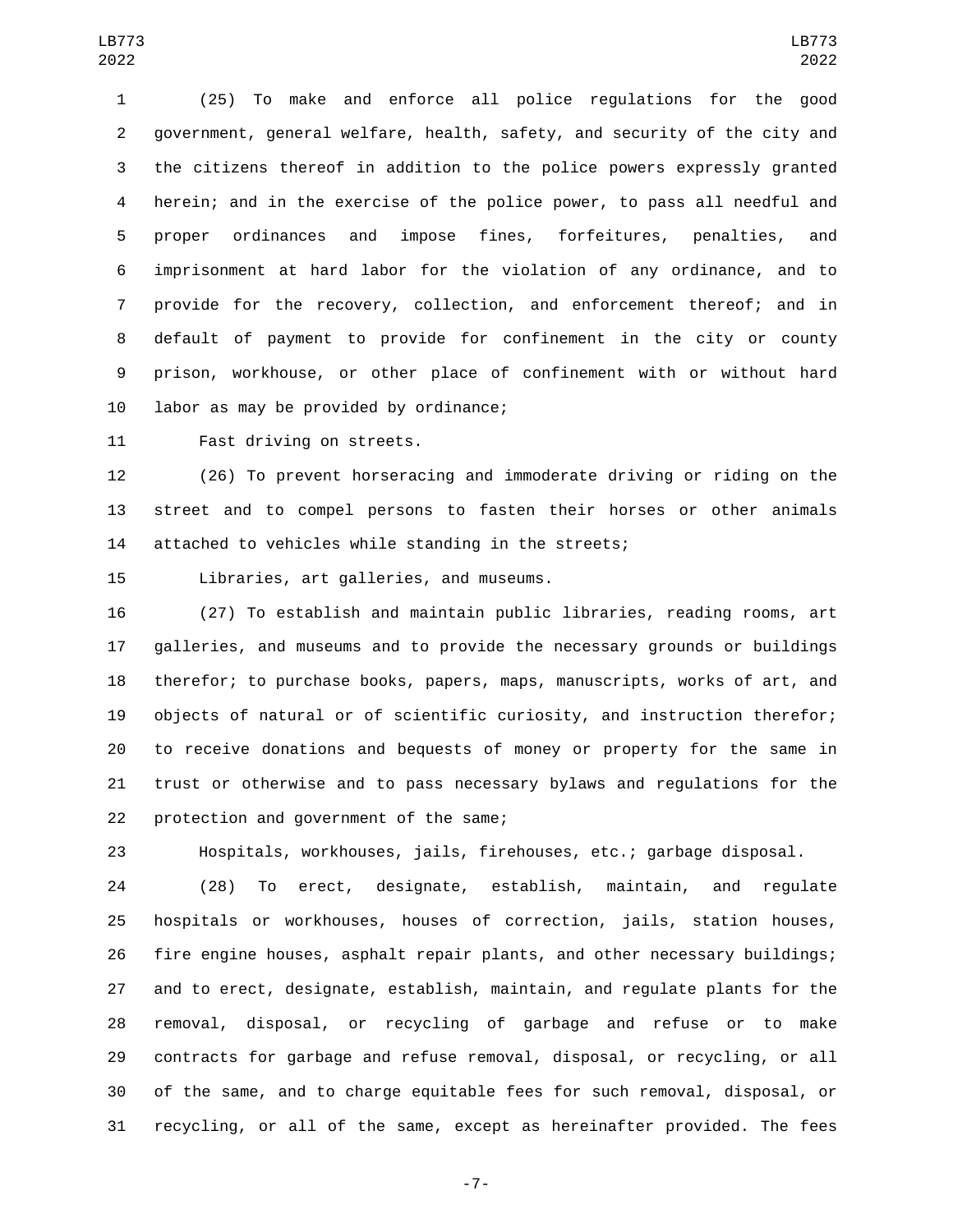collected pursuant to this subdivision shall be credited to a single fund to be used exclusively by the city for the removal, disposal, or recycling of garbage and refuse, or all of the same, including any costs incurred for collecting the fee. Before any contract for such removal, disposal, or recycling is let, the city council shall make specifications therefor, bids shall be advertised for as now provided by law, and the contract shall be let to the lowest and best bidder, who shall furnish bond to the city conditioned upon his or her carrying out the terms of the contract, the bond to be approved by the city council. Nothing in this section, and no contract or regulation made by the city council, shall be so construed as to prohibit any person, firm, or corporation engaged in any business in which garbage or refuse accumulates as a byproduct from selling, recycling, or otherwise disposing of his, her, or its garbage or refuse or hauling such garbage or refuse through the streets and alleys under such uniform and reasonable regulations as the city council may by ordinance prescribe for the removal and hauling of 17 garbage or refuse;

18 Market places.

 (29) To erect and establish market houses and market places and to provide for the erection of all other useful and necessary buildings for the use of the city and for the protection and safety of all property owned by the city; and such market houses and market places and buildings aforesaid may be located on any street, alley, or public ground or on 24 land purchased for such purpose;

25 Cemeteries, registers of births and deaths.

 (30) To prohibit the establishment of additional cemeteries within the limits of the city, to regulate the registration of births and deaths, to direct the keeping and returning of bills of mortality, and to impose penalties on physicians, sextons, and others for any default in 30 the premises;

31 Plumbing, etc., inspection.

-8-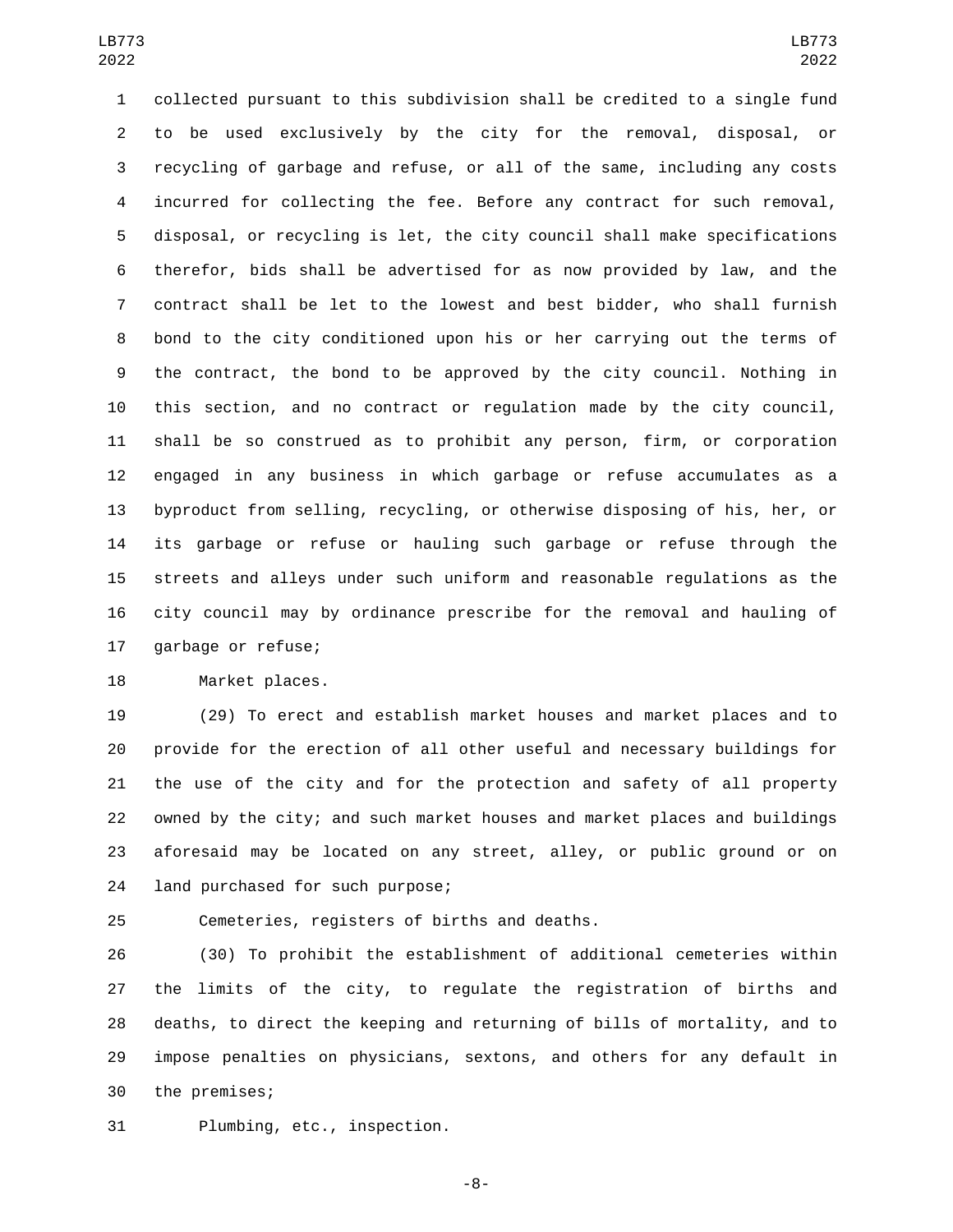(31) To provide for the inspection of steam boilers, electric light appliances, pipefittings, and plumbings, to regulate their erection and construction, to appoint inspectors, and to declare their powers and duties, except as herein otherwise provided;4

5 Fire limits and fire protection.

 (32) To prescribe fire limits and regulate the erection of all buildings and other structures within the corporate limits; to provide for the removal of any buildings or structures or additions thereto erected contrary to such regulations, to provide for the removal of dangerous buildings, and to provide that wooden buildings shall not be erected or placed or repaired in the fire limits; but such ordinance shall not be suspended or modified by resolution nor shall exceptions be made by ordinance or resolution in favor of any person, firm, or corporation or concerning any particular lot or building; to direct that all and any building within such fire limits, when the same shall have been damaged by fire, decay, or otherwise, to the extent of fifty percent of the value of a similar new building above the foundation, shall be torn down or removed; and to prescribe the manner of ascertaining such damages and to assess the cost of removal of any building erected or existing contrary to such regulations or provisions, against the lot or real estate upon which such building or structure is located or shall be erected, or to collect such costs from the owner of any such building or structure and enforce such collection by civil action in any court of 24 competent jurisdiction;

25 Building regulations.

 (33) To regulate the construction, use, and maintenance of party walls, to prescribe and regulate the thickness, strength, and manner of constructing stone, brick, wood, or other buildings and the size and shape of brick and other material placed therein, to prescribe and regulate the construction and arrangement of fire escapes and the placing of iron and metallic shutters and doors therein and thereon, and to

-9-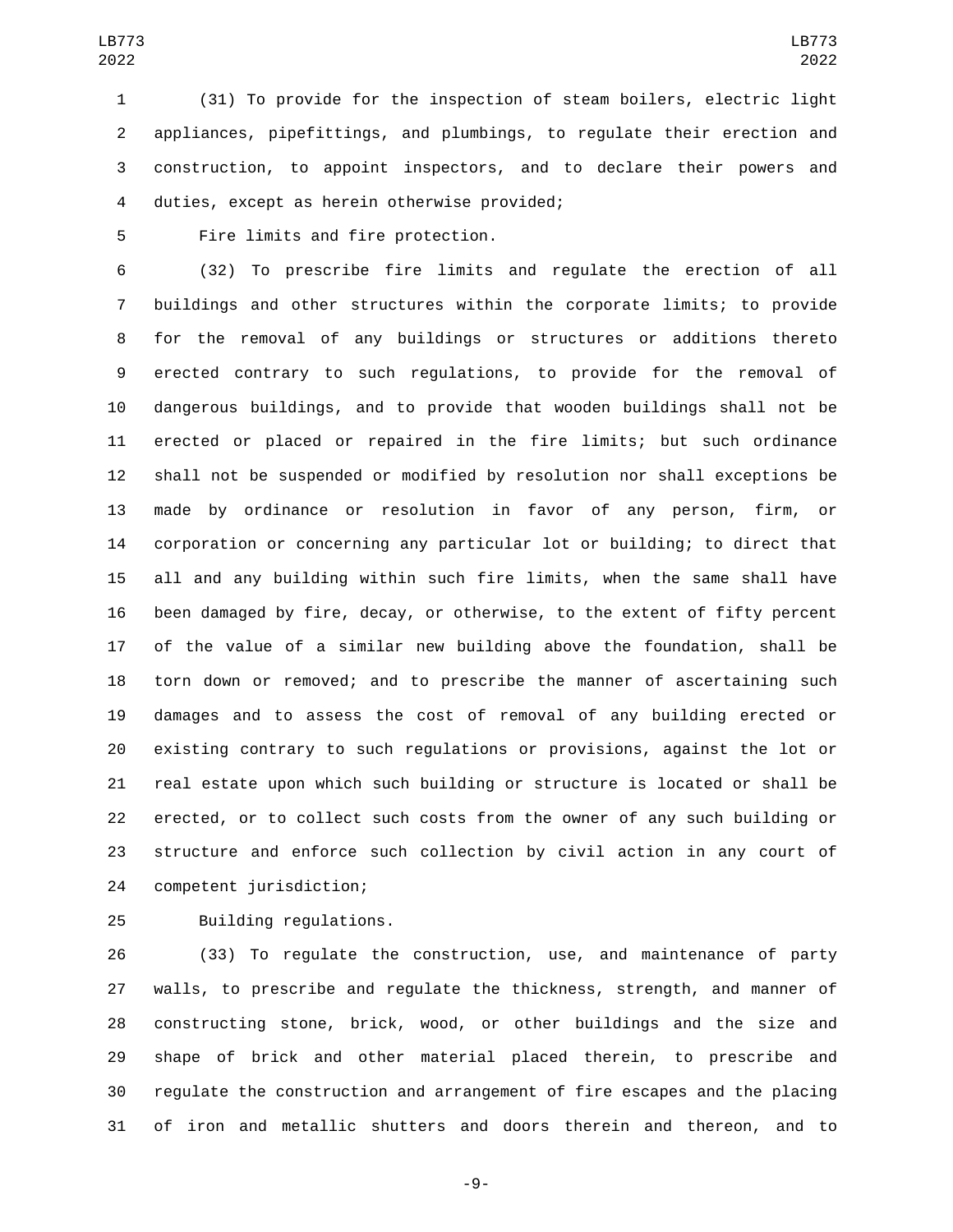provide for the inspection of elevators and hoist-way openings to avoid accidents; to prescribe, regulate, and provide for the inspection of all plumbing, pipefitting, or sewer connections in all houses or buildings now or hereafter erected; to regulate the size, number, and manner of construction of halls, doors, stairways, seats, aisles, and passageways of theaters, tenement houses, audience rooms, and all buildings of a public character, whether now built or hereafter to be built, so that there may be convenient, safe, and speedy exit in case of fire; to prevent the dangerous construction and condition of chimneys, fireplaces, hearths, stoves, stovepipes, ovens, boilers, and heating appliances used in or about any building or a manufactory and to cause the same to be removed or placed in safe condition when they are considered dangerous; to regulate and prevent the carrying on of manufactures dangerous in causing and promoting fires; to prevent the deposit of ashes in unsafe places and to cause such buildings and enclosures as may be in a dangerous state to be put in a safe condition; to prevent the disposing of and delivery or use in any building or other structure, of soft, shelly, or imperfectly burned brick or other unsuitable building material within the city limits and provide for the inspection of the same; to provide for the abatement of dense volumes of smoke; to regulate the construction of areaways, stairways, and vaults and to regulate partition fences; to enforce proper heating and ventilation of buildings used for schools, workhouses, or shops of every class in which labor is employed or large numbers of persons are liable to congregate;

25 Warehouses and street railways.

 (34) To regulate levees, depots and depot grounds, and places for storing freight and goods and to provide for and regulate the laying of tracks and the passage of steam or other railways through the streets, 29 alleys, and public grounds of the city;

Lighting railroad property.30

(35) To require the lighting of any railway within the city, the

-10-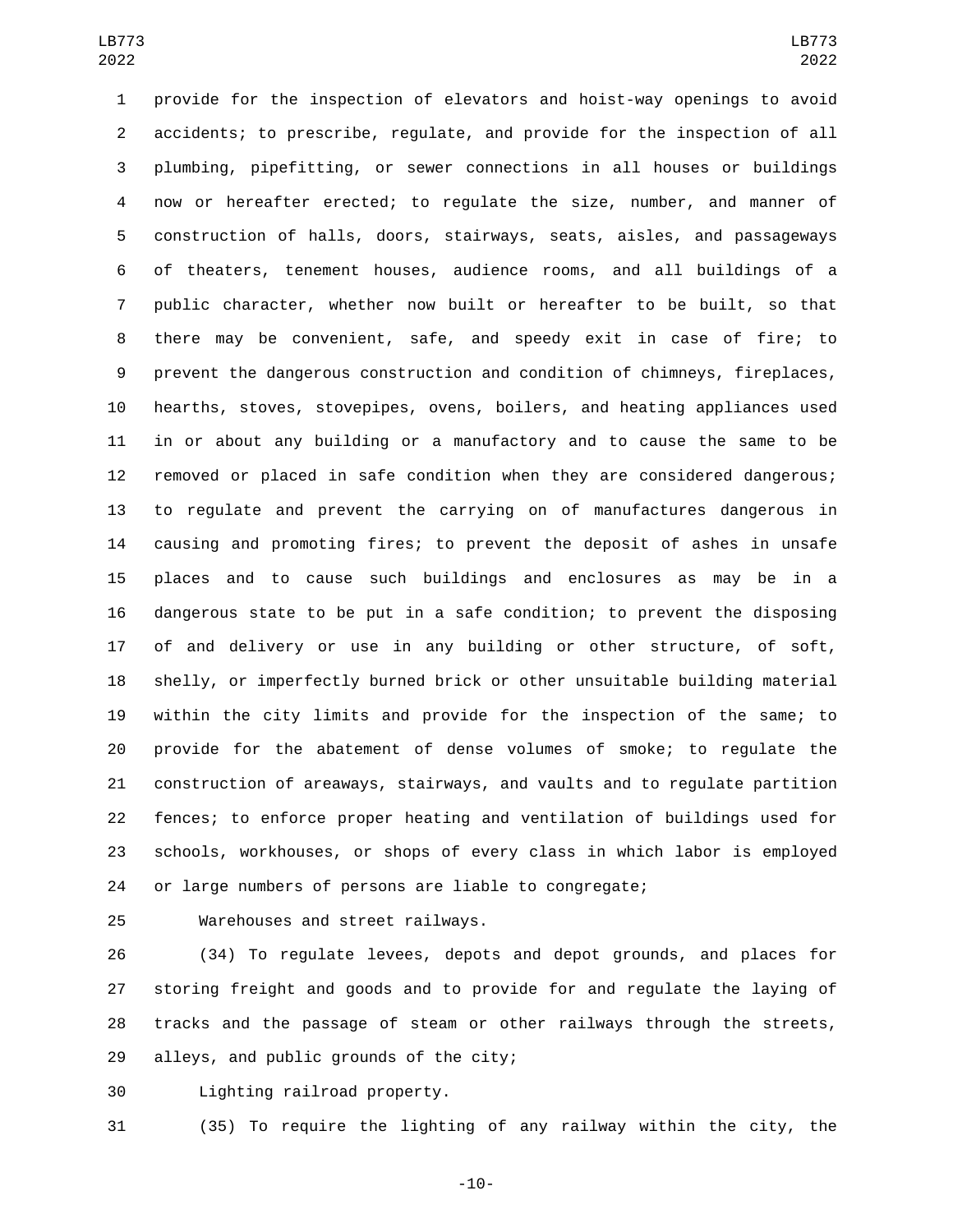cars of which are propelled by steam, and to fix and determine the number, size, and style of lampposts, burners, lamps, and all other fixtures and apparatus necessary for such lighting and the points of location for such lampposts; and in case any company owning or operating such railways shall fail to comply with such requirements, the council may cause the same to be done and may assess the expense thereof against such company, and the same shall constitute a lien upon any real estate belonging to such company and lying within such city and may be collected 9 in the same manner as taxes for general purposes;

10 City publicity.

 (36) To provide for necessary publicity and to appropriate money for the purpose of advertising the resources and advantages of the city; 13 Offstreet parking.

 (37) To erect, establish, and maintain offstreet parking areas on publicly owned property located beneath any elevated segment of the National System of Interstate and Defense Highways or portion thereof, or public property title to which is in the city on May 12, 1971, or property owned by the city and used in conjunction with and incidental to city-operated facilities, and to regulate parking thereon by time 20 limitation devises or by lease;

21 Public passenger transportation systems.

 (38) To acquire, by the exercise of the power of eminent domain or otherwise, lease, purchase, construct, own, maintain, operate, or contract for the operation of public passenger transportation systems, excluding taxicabs and railroad systems, including all property and facilities required therefor, within and without the limits of the city, to redeem such property from prior encumbrance in order to protect or preserve the interest of the city therein, to exercise all powers granted by the Constitution of Nebraska and laws of the State of Nebraska or exercised by or pursuant to a home rule charter adopted pursuant thereto, including, but not limited to, receiving and accepting from the

-11-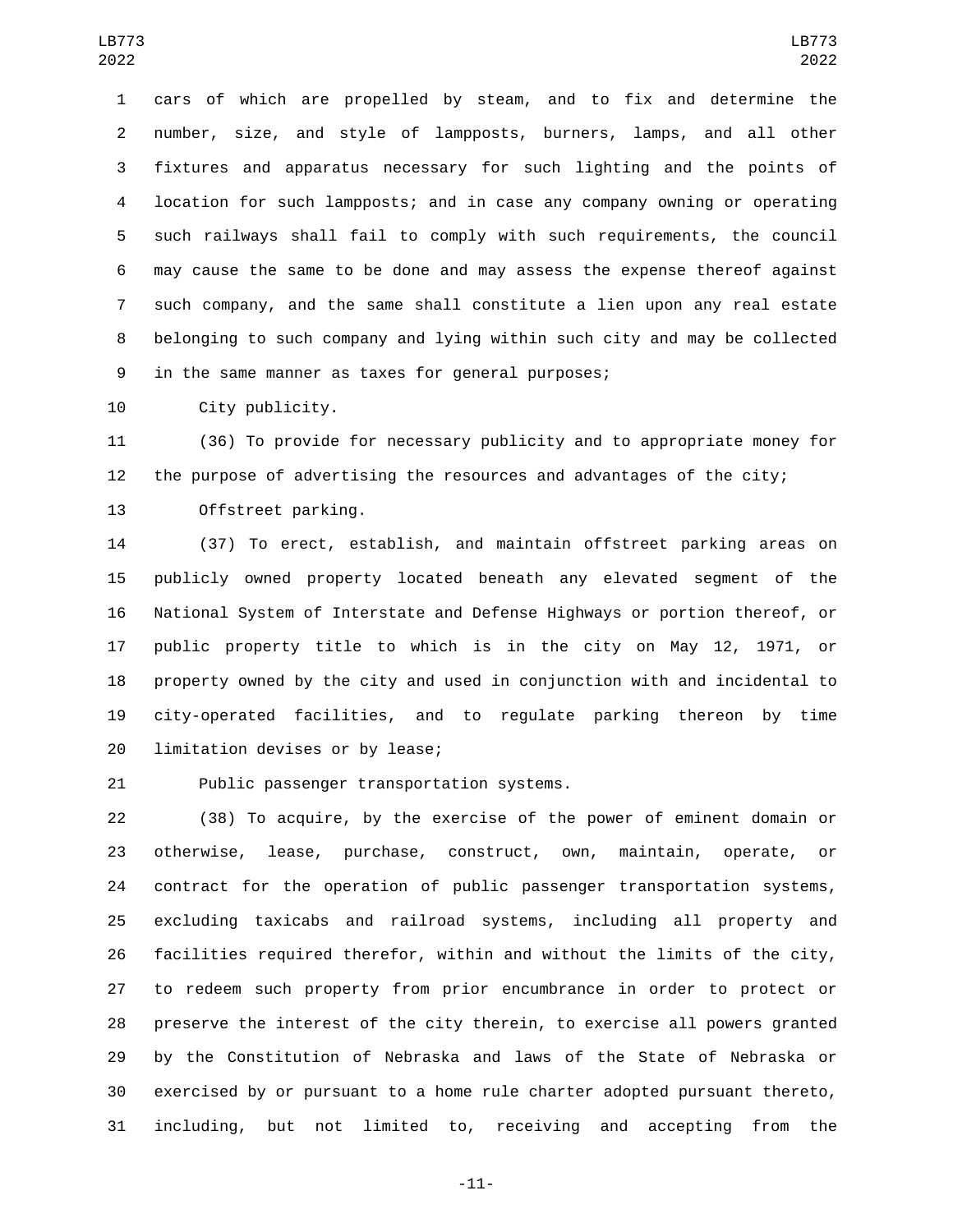government of the United States or any agency thereof, from the State of Nebraska or any subdivision thereof, and from any person or corporation donations, devises, gifts, bequests, loans, or grants for or in aid of the acquisition, operation, and maintenance of such public passenger transportation systems and to administer, hold, use, and apply the same for the purposes for which such donations, devises, gifts, bequests, loans, or grants may have been made, to negotiate with employees and enter into contracts of employment, to employ by contract or otherwise individuals singularly or collectively, to enter into agreements authorized under the Interlocal Cooperation Act or the Joint Public Agency Act, to contract with an operating and management company for the purpose of operating, servicing, and maintaining any public passenger transportation systems any city of the metropolitan class shall acquire, and to exercise such other and further powers as may be necessary, incident, or appropriate to the powers of such city; and

16 Requlation of air quality.

 (39) In addition to powers conferred elsewhere in the laws of the state and notwithstanding any other law of the state, to implement and enforce an air pollution control program within the corporate limits of the city under subdivision (23) of section 81-1504 or subsection (1) of section 81-1528, which program shall be consistent with the federal Clean Air Act, as amended, 42 U.S.C. 7401 et seq. Such powers shall include without limitation those involving injunctive relief, civil penalties, criminal fines, and burden of proof. Nothing in this section shall preclude the control of air pollution by resolution, ordinance, or regulation not in actual conflict with the state air pollution control 27 regulations.

 Sec. 2. Section 15-255, Revised Statutes Cumulative Supplement, 29 2020, is amended to read:

 15-255 A city of the primary class may (1) prohibit riots, routs, 31 noise, or disorderly assemblies, (2) prevent the discharge use of

-12-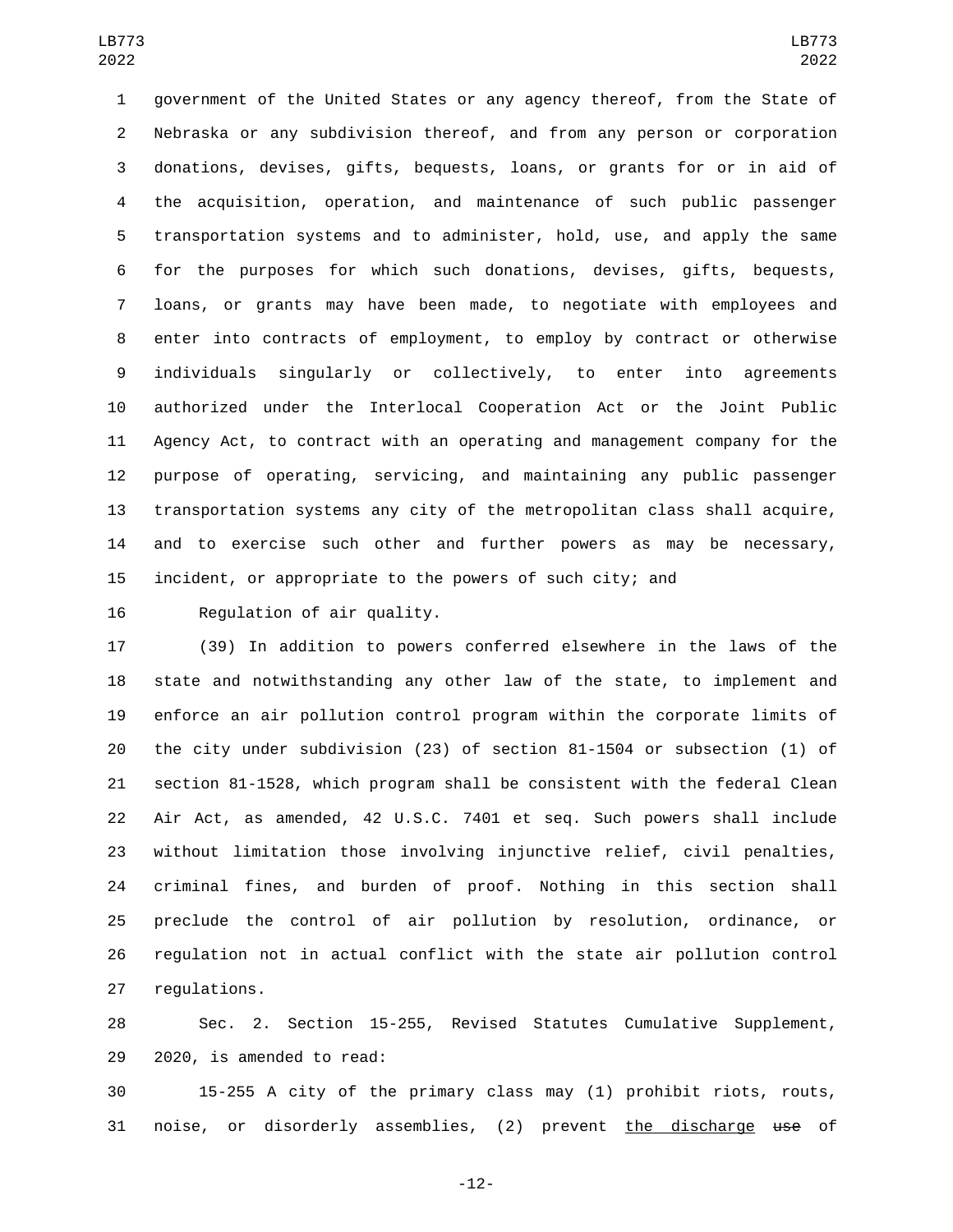firearms, rockets, powder, fireworks, or other dangerous and combustible material, (3) prohibit carrying of concealed weapons, except the carrying of a concealed handgun in compliance with the Concealed Handgun Permit Act, (4) regulate and prevent the transportation of gunpowder or combustible articles, tar, pitch, resin, coal oil, benzine, turpentine, hemp, cotton, nitroglycerine, dynamite, petroleum or its products, or 7 other explosives or inflammables,  $(4)$   $(5)$  regulate use of lights in 8 stables, shops, or other places and building of bonfires, and (5)  $\{6\}$  regulate and prohibit the piling of building material or any excavation 10 or obstruction of the streets.

 Sec. 3. Section 16-227, Revised Statutes Cumulative Supplement, 2020, is amended to read:

 16-227 A city of the first class may (1) prevent and restrain riots, 14 routs, noises, disturbances, breaches breach of the peace, or disorderly assemblies in any street, house, or place in the city, (2) regulate, punish, and prevent the discharge of firearms, rockets, powder, fireworks, or any other dangerous combustible material in the streets, lots, grounds, and alleys or about or in the vicinity of any buildings, (3) regulate, prevent, and punish the carrying of concealed weapons, except the carrying of a concealed handgun in compliance with the Concealed Handgun Permit Act, (4) arrest, regulate, punish, or fine 22 vagabonds,  $(4)$   $(5)$  regulate and prevent the transportation or storage of gunpowder or other explosive or combustible articles, tar, pitch, resin, coal oil, benzine, turpentine, hemp, cotton, nitroglycerine, dynamite, petroleum or any other productions thereof, and other materials of like nature, the use of lights in stables, shops, or other places, and the 27 building of bonfires, and  $(5)$   $(6)$  regulate and prohibit the piling of building material or any excavation or obstruction in the street.

 Sec. 4. Section 17-556, Revised Statutes Cumulative Supplement, 30 2020, is amended to read:

17-556 Cities of the second class and villages shall have the power

-13-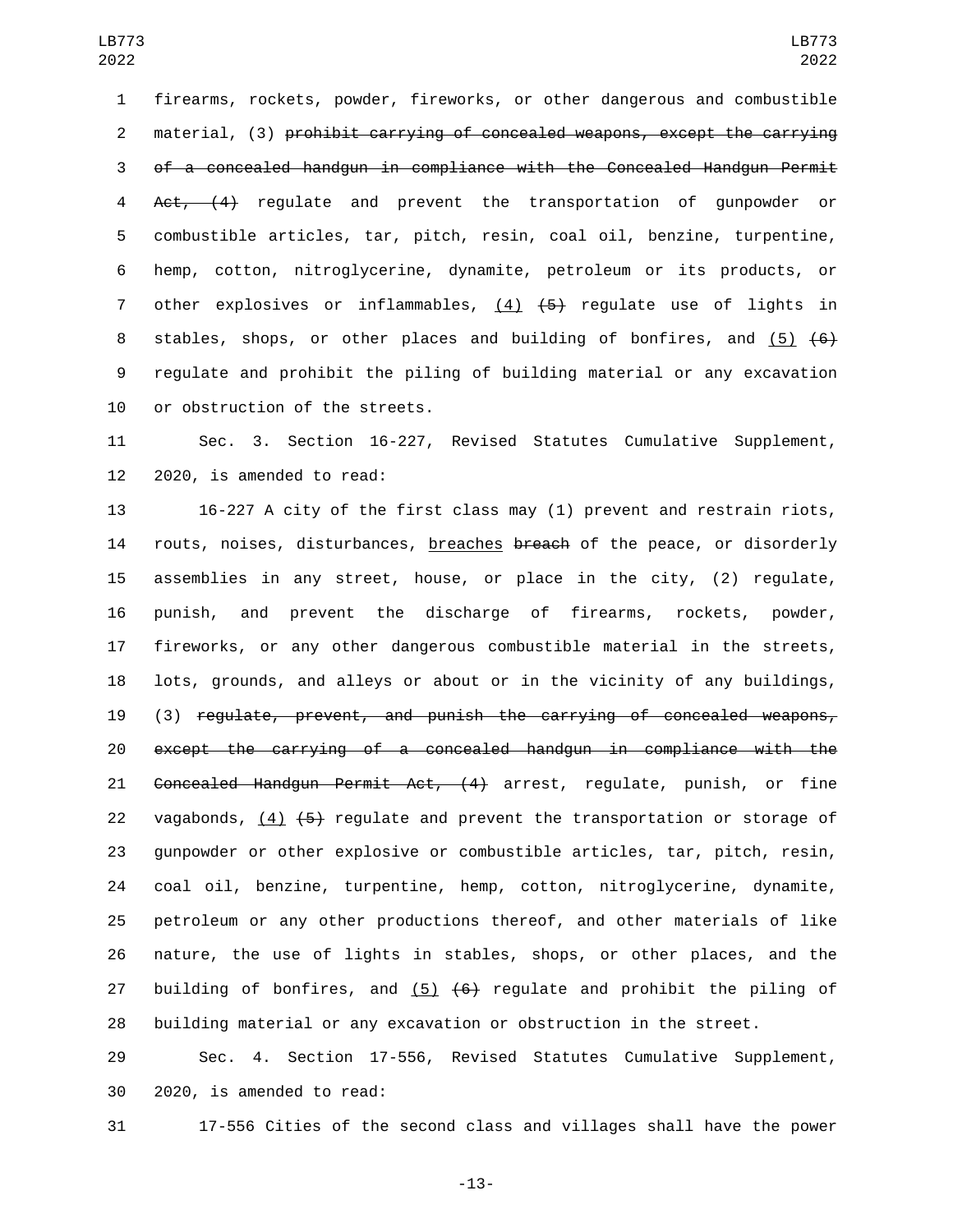to (1) prevent and restrain riots, routs, noises, disturbances, or disorderly assemblages, (2) regulate, prevent, restrain, or remove nuisances and to designate what shall be considered a nuisance, (3) regulate, punish, and prevent the discharge of firearms, rockets, powder, fireworks, or any other dangerous combustible material in the streets, 6 lots, grounds, alleys, or about or in the vicinity of any buildings,  $\{4\}$  regulate, prevent, and punish the carrying of concealed weapons, except the carrying of a concealed handgun in compliance with the Concealed 9 Handgun Permit Act, and  $(4)$   $(5)$  arrest, regulate, punish, or fine all 10 vagrants.

11 Sec. 5. Section 18-1703, Reissue Revised Statutes of Nebraska, is 12 amended to read:

13 18-1703 Counties, cities, Cities and villages shall not have the 14 power to regulate the ownership, possession, or transportation of a 15 concealed handgun, as such ownership, possession, or transportation is 16 authorized under the Concealed Handgun Permit Act, except as expressly 17 provided by state law, and shall not have the power to require 18 registration of a concealed handgun owned, possessed, or transported by a 19 permitholder under the act. Any existing county, city, or village 20 ordinance, permit, or regulation regulating the ownership, possession, or 21 transportation of a concealed handgun, as such ownership, possession, or 22 transportation is authorized under the act, except as expressly provided 23 under state law, and any existing  $county, city$  or village ordinance, 24 permit, or regulation requiring the registration of a concealed handgun 25 owned, possessed, or transported by a permitholder under the act, is 26 declared to be null and void as against any permitholder possessing a 27 valid permit under the act.

28 Sec. 6. Section 28-101, Revised Statutes Cumulative Supplement, 29 2020, is amended to read:

30 28-101 Sections 28-101 to 28-1357 and 28-1601 to 28-1603 and 31 sections 9, 10, and 11 of this act shall be known and may be cited as the

-14-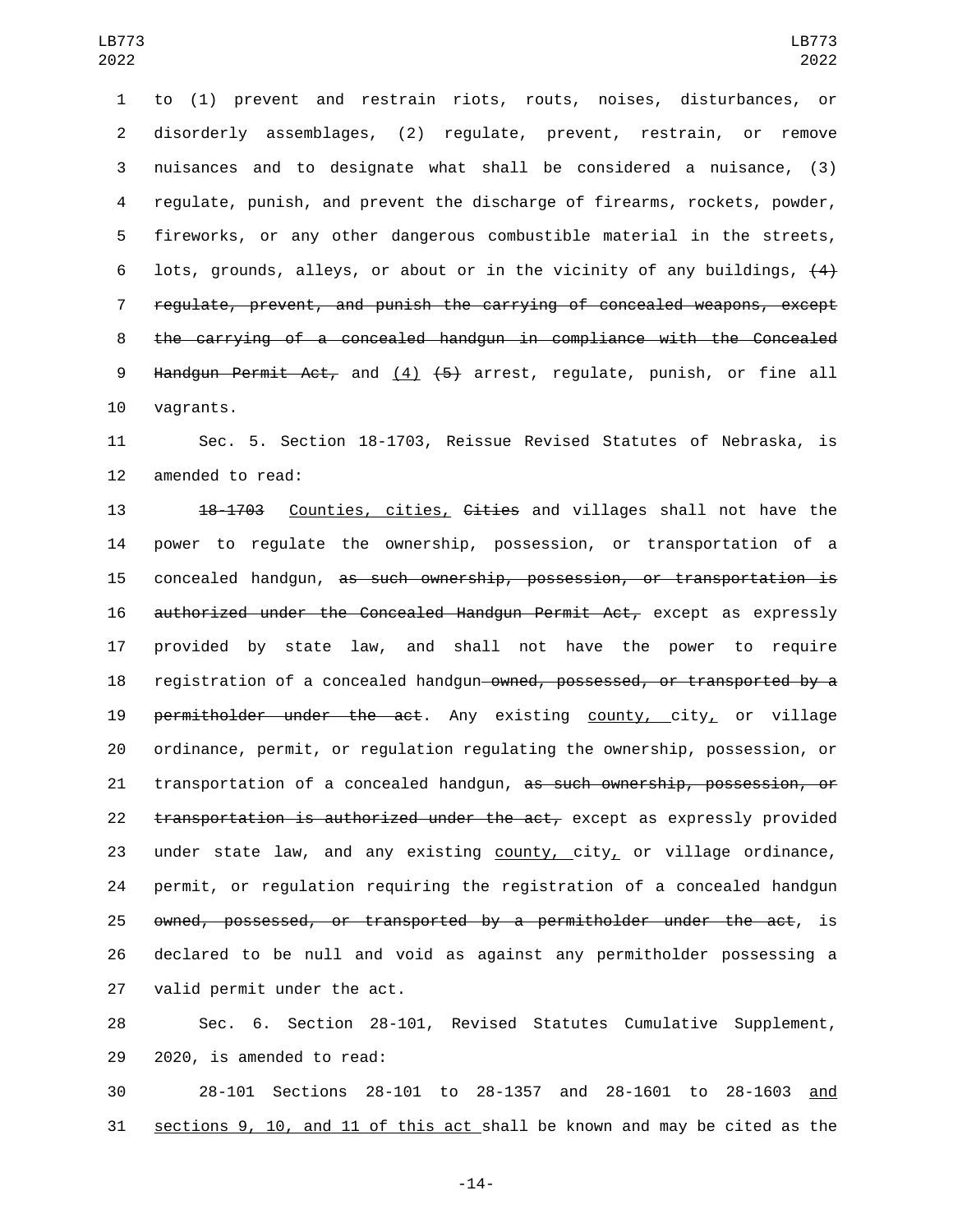1 Nebraska Criminal Code.

 Sec. 7. Section 28-1201, Revised Statutes Cumulative Supplement, 3 2020, is amended to read:

 28-1201 For purposes of sections 28-1201 to 28-1212.04 and sections 9, 10, and 11 of this act, unless the context otherwise requires:

 (1) Concealed handgun means a handgun that is entirely obscured from view. If any part of the handgun is capable of being seen or observed by another person, it is not a concealed handgun;8

 (2) (1) Firearm means any weapon which is designed to or may readily be converted to expel any projectile by the action of an explosive or 11 frame or receiver of any such weapon;

12 (3)  $(2)$  Fugitive from justice means any person who has fled or is fleeing from any peace officer to avoid prosecution or incarceration for 14 a felony;

 (4) (3) Handgun means any firearm with a barrel less than sixteen inches in length or any firearm designed to be held and fired by the use 17 of a single hand;

(5) (4) Juvenile means any person under the age of eighteen years;

19 (6) <del>(5)</del> Knife means:

 (a) Any dagger, dirk, knife, or stiletto with a blade over three and one-half inches in length and which, in the manner it is used or intended to be used, is capable of producing death or serious bodily injury; or

 (b) Any other dangerous instrument which is capable of inflicting cutting, stabbing, or tearing wounds and which, in the manner it is used or intended to be used, is capable of producing death or serious bodily 26 injury;

 (7) (6) Knuckles and brass or iron knuckles means any instrument that consists of finger rings or guards made of a hard substance and that is designed, made, or adapted for the purpose of inflicting serious bodily injury or death by striking a person with a fist enclosed in the 31 knuckles;

-15-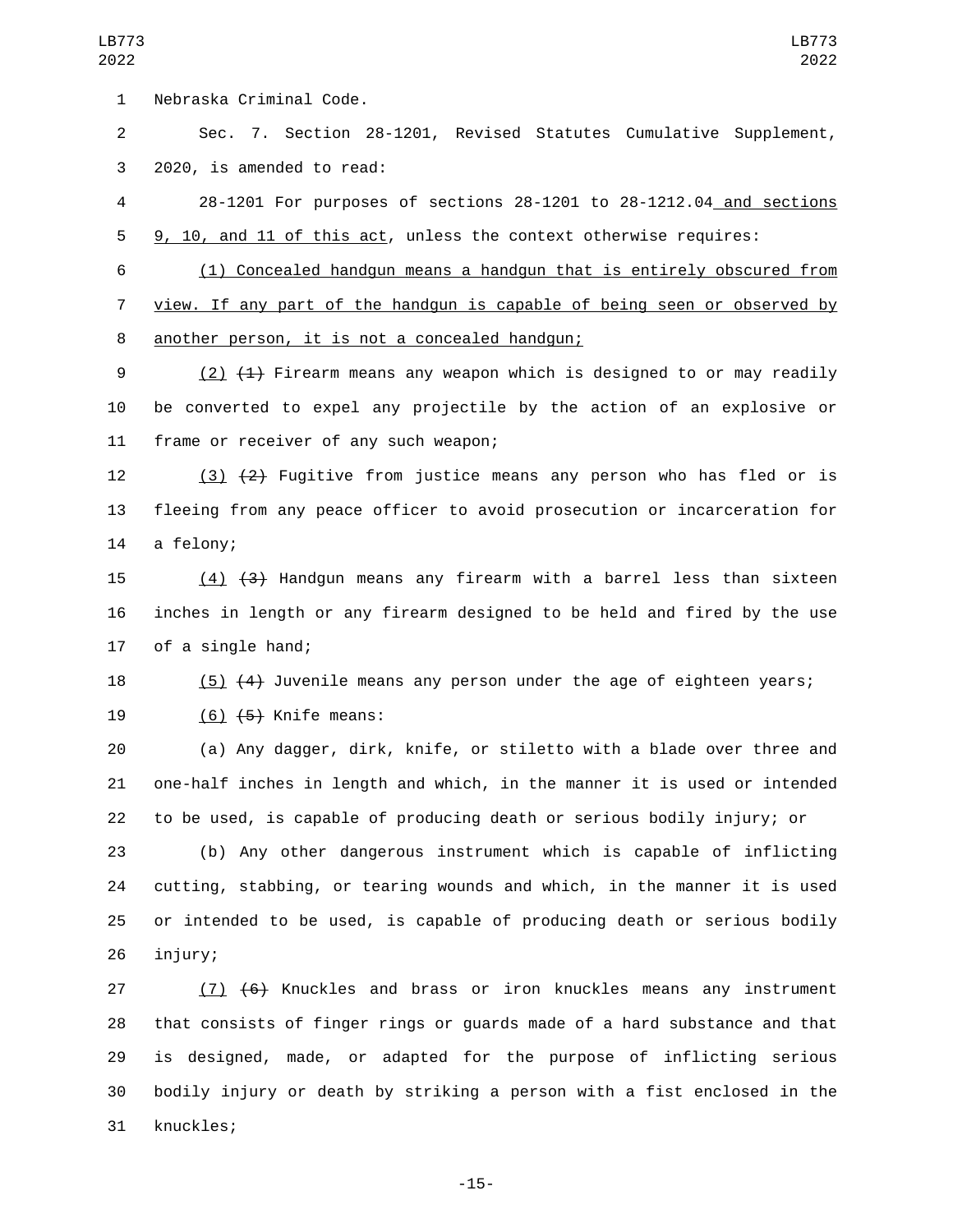(8) (7) Machine gun means any firearm, whatever its size and usual designation, that shoots automatically more than one shot, without manual 3 reloading, by a single function of the trigger;

 (9) (8) School means a public, private, denominational, or parochial elementary, vocational, or secondary school, a private postsecondary career school as defined in section 85-1603, a community college, a public or private college, a junior college, or a university;

8 (10) (9) Short rifle means a rifle having a barrel less than sixteen inches long or an overall length of less than twenty-six inches; and

10 (11) (10) Short shotgun means a shotgun having a barrel or barrels less than eighteen inches long or an overall length of less than twenty-12 six inches.

 Sec. 8. Section 28-1202, Revised Statutes Supplement, 2021, is 14 amended to read:

15 28-1202 (1) A prohibited  $(1)(a)$  Except as otherwise provided in 16 this section, any person shall not carry who carries a weapon or weapons concealed on or about his or her person, such as a handgun, a knife, 18 brass or iron knuckles, or any other deadly weapon, commits the offense 19 of carrying a concealed weapon.

 (b) It is an affirmative defense that the defendant was engaged in any lawful business, calling, or employment at the time he or she was carrying any weapon or weapons and the circumstances in which such person was placed at the time were such as to justify a prudent person in carrying the weapon or weapons for the defense of his or her person, 25 property, or family.

 (2) This section does not apply to a person who is the holder of a valid permit issued under the Concealed Handgun Permit Act if the concealed weapon the defendant is carrying is a handgun.

 $(3)(a)$  This section does not apply to storing or transporting a firearm in a motor vehicle for any lawful purpose or to transporting a firearm directly to or from a motor vehicle to or from any place where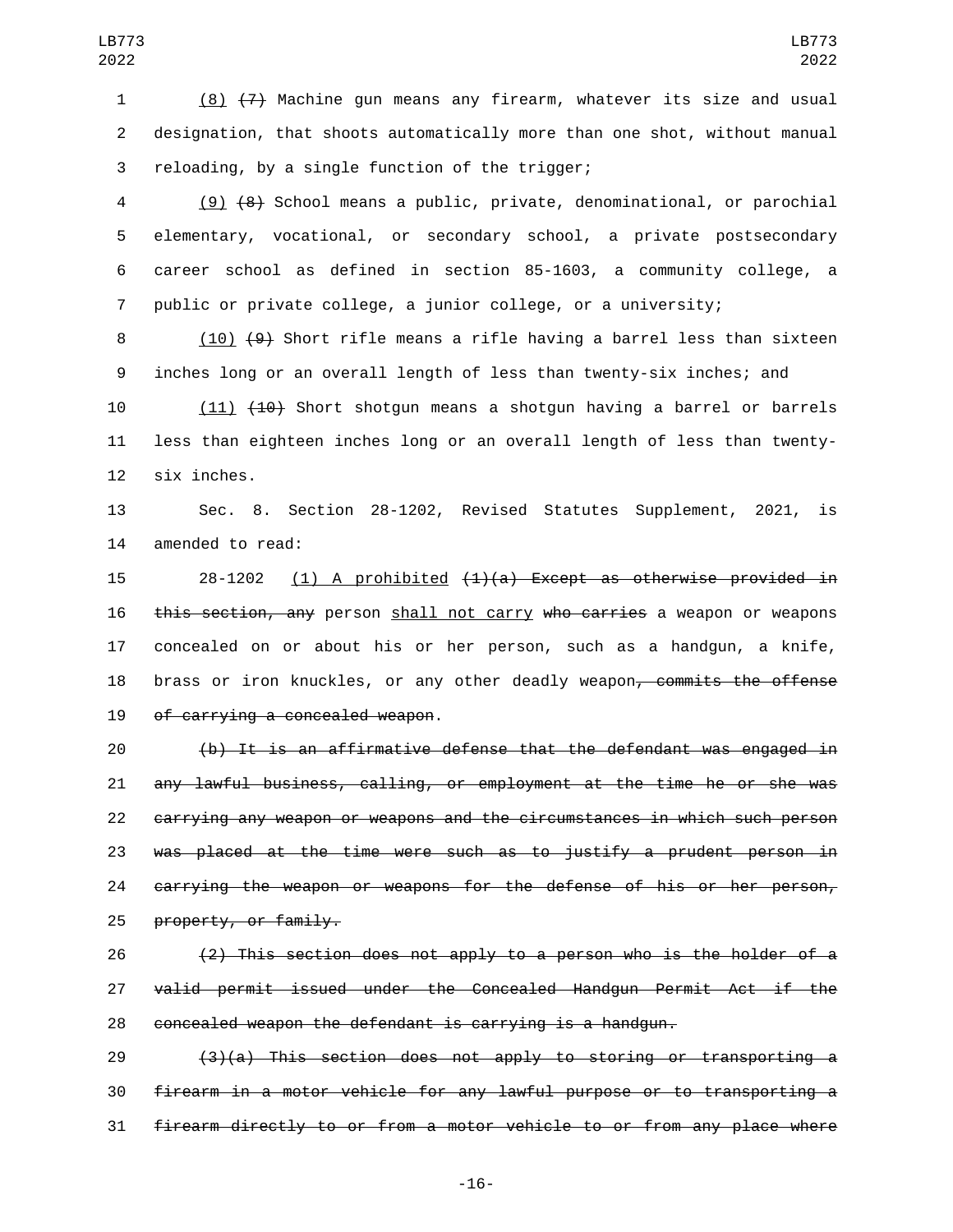such firearm may be lawfully possessed or carried by such person, if such firearm is unloaded, kept separate from ammunition, and enclosed in a case. This subsection shall not apply to any person prohibited by state or federal law from possessing, carrying, transporting, shipping, or 5 receiving a firearm. (b) For purposes of this subsection, case means (i) a hard-sided or

 soft-sided box, container, or receptacle intended or designed for the 8 primary purpose of storing or transporting a firearm or (ii) the firearm manufacturer's original packaging.9

(4) Carrying a concealed weapon is a Class I misdemeanor.

 (2) A violation of this section is a Class I misdemeanor for a first 12 offense and a  $\{5\}$  In the case of a second or subsequent conviction under 13 this section, carrying a concealed weapon is a Class IV felony for a 14 second or subsequent offense.

 (3) Prohibited person means a person prohibited from possessing a 16 firearm by section 28-1206.

 Sec. 9. Section 69-2441, Reissue Revised Statutes of Nebraska, is 18 amended to read:

 69-2441 (1)(a) A person not otherwise prohibited by state law from 20 possessing or carrying a concealed handgun A permitholder may carry a concealed handgun anywhere in Nebraska, except any: Police, sheriff, or Nebraska State Patrol station or office; detention facility, prison, or jail; courtroom or building which contains a courtroom; polling place during a bona fide election; meeting of the governing body of a county, public school district, municipality, or other political subdivision; meeting of the Legislature or a committee of the Legislature; financial institution; professional or semiprofessional athletic event; building, grounds, vehicle, or sponsored activity or athletic event of any public, private, denominational, or parochial elementary, vocational, or secondary school, a private postsecondary career school as defined in section 85-1603, a community college, or a public or private college,

-17-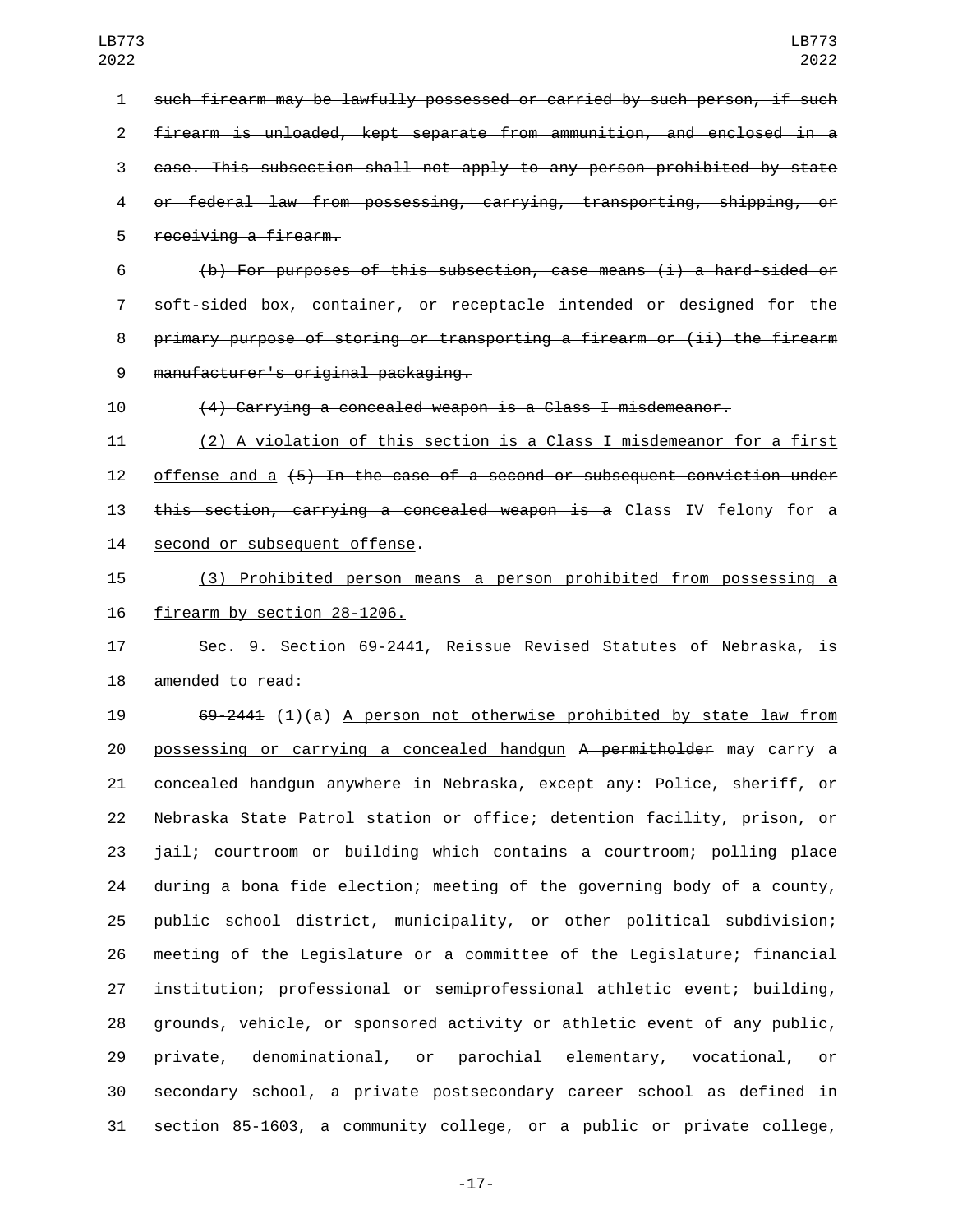junior college, or university; place of worship; hospital, emergency room, or trauma center; political rally or fundraiser; establishment having a license issued under the Nebraska Liquor Control Act that derives over one-half of its total income from the sale of alcoholic liquor; place where the possession or carrying of a firearm is prohibited by state or federal law; a place or premises where the person, persons, entity, or entities in control of the property or employer in control of 8 the property has prohibited the permitholders from carrying of concealed handguns into or onto the place or premises; or into or onto any other place or premises where handguns are prohibited by state law.

 (b) A financial institution may authorize its security personnel to carry concealed handguns in the financial institution while on duty so long as each member of the security personnel, as authorized, is not 14 otherwise prohibited by state law from possessing or carrying a concealed handgun and is in compliance with sections 9, 10, and 11 of this act the Concealed Handgun Permit Act and possesses a permit to carry a concealed 17 handgun issued pursuant to the act.

 (c) A place of worship may authorize its security personnel to carry 19 concealed handguns on its property if:

20 (i) Each <del>so long as each</del> member of the security personnel, as authorized, is not otherwise prohibited by state law from possessing or carrying a concealed handgun and is in compliance with sections 9, 10, 23 and 11 of this act; the Concealed Handgun Permit Act and possesses a permit to carry a concealed handgun issued pursuant to the act

25 (ii) Written and written notice is given to the congregation; and

26 (iii) For leased  $\frac{1}{2}$ ,  $\frac{1}{2}$  the property is leased, the carrying of concealed handguns on the property does not violate the terms of any real property lease agreement between the place of worship and the lessor.

 (2) If a person, persons, entity, or entities in control of the property or an employer in control of the property prohibits the a permitholder from carrying of a concealed handgun into or onto the place

-18-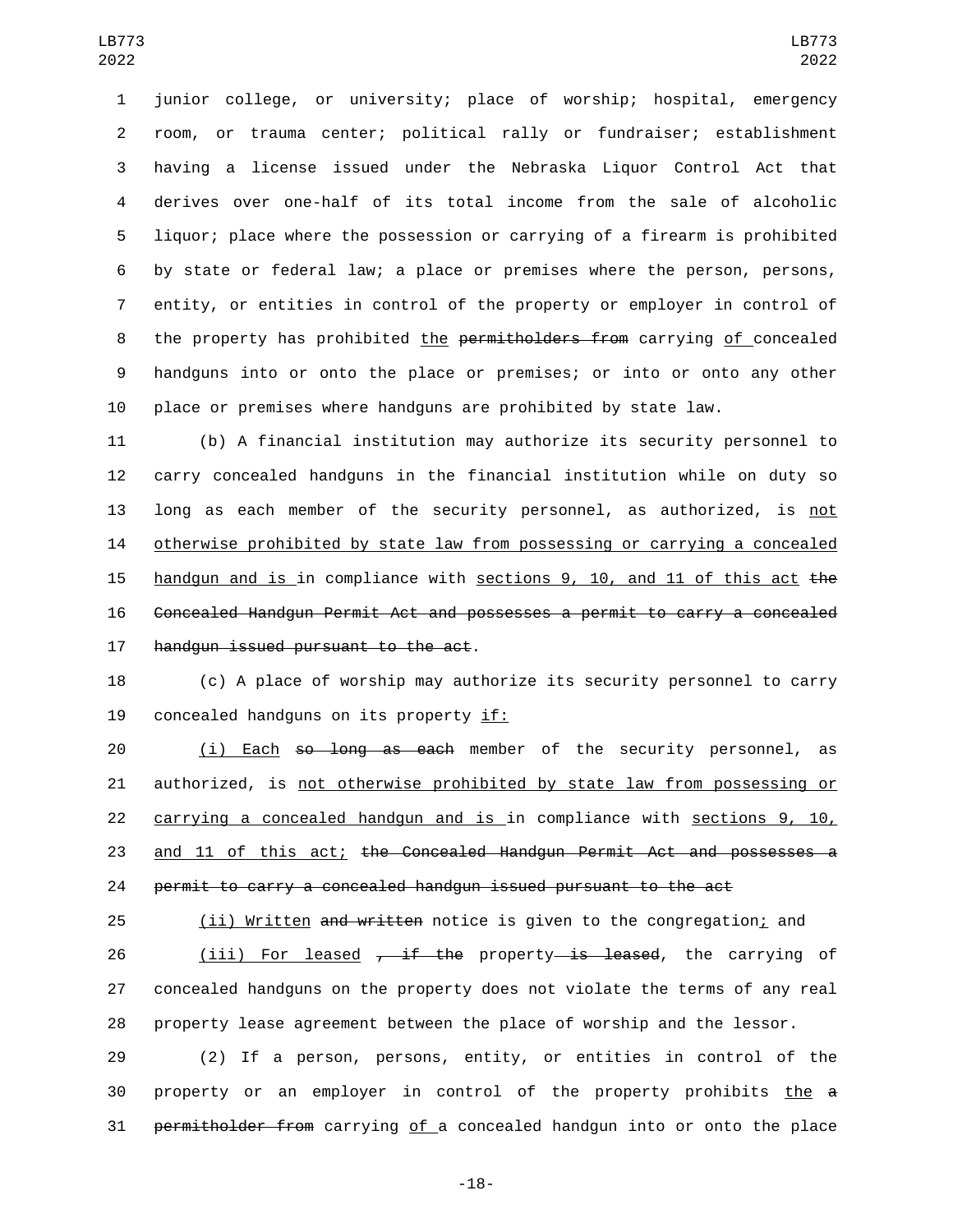or premises and such place or premises are open to the public, a person 2 permitholder does not violate this section unless the person, persons, entity, or entities in control of the property or employer in control of the property has posted conspicuous notice that carrying a concealed handgun is prohibited in or on the place or premises or has made a request, directly or through an authorized representative or management 7 personnel, that the person permitholder remove the concealed handgun from 8 the place or premises.

 (3) A person permitholder carrying a concealed handgun in a vehicle or on his or her person while riding in or on a vehicle into or onto any parking area, which is open to the public, used by any location listed in subdivision (1)(a) of this section, does not violate this section if, prior to exiting the vehicle, the handgun is locked inside the glove box, trunk, or other compartment of the vehicle, a storage box securely attached to the vehicle, or, if the vehicle is a motorcycle, other than an autocycle, a hardened compartment securely attached to the motorcycle. This subsection does not apply to any parking area used by such location when the carrying of a concealed handgun into or onto such parking area 19 is prohibited by federal law.

 (4) An employer may prohibit employees or other persons who are permitholders from carrying concealed handguns in vehicles owned by the 22 employer.

 (5) A violation of this section is a Class III misdemeanor for a 24 first offense and a Class I misdemeanor for any second or subsequent 25 offense.

 (5) A permitholder shall not carry a concealed handgun while he or she is consuming alcohol or while the permitholder has remaining in his or her blood, urine, or breath any previously consumed alcohol or any controlled substance as defined in section 28-401. A permitholder does not violate this subsection if the controlled substance in his or her blood, urine, or breath was lawfully obtained and was taken in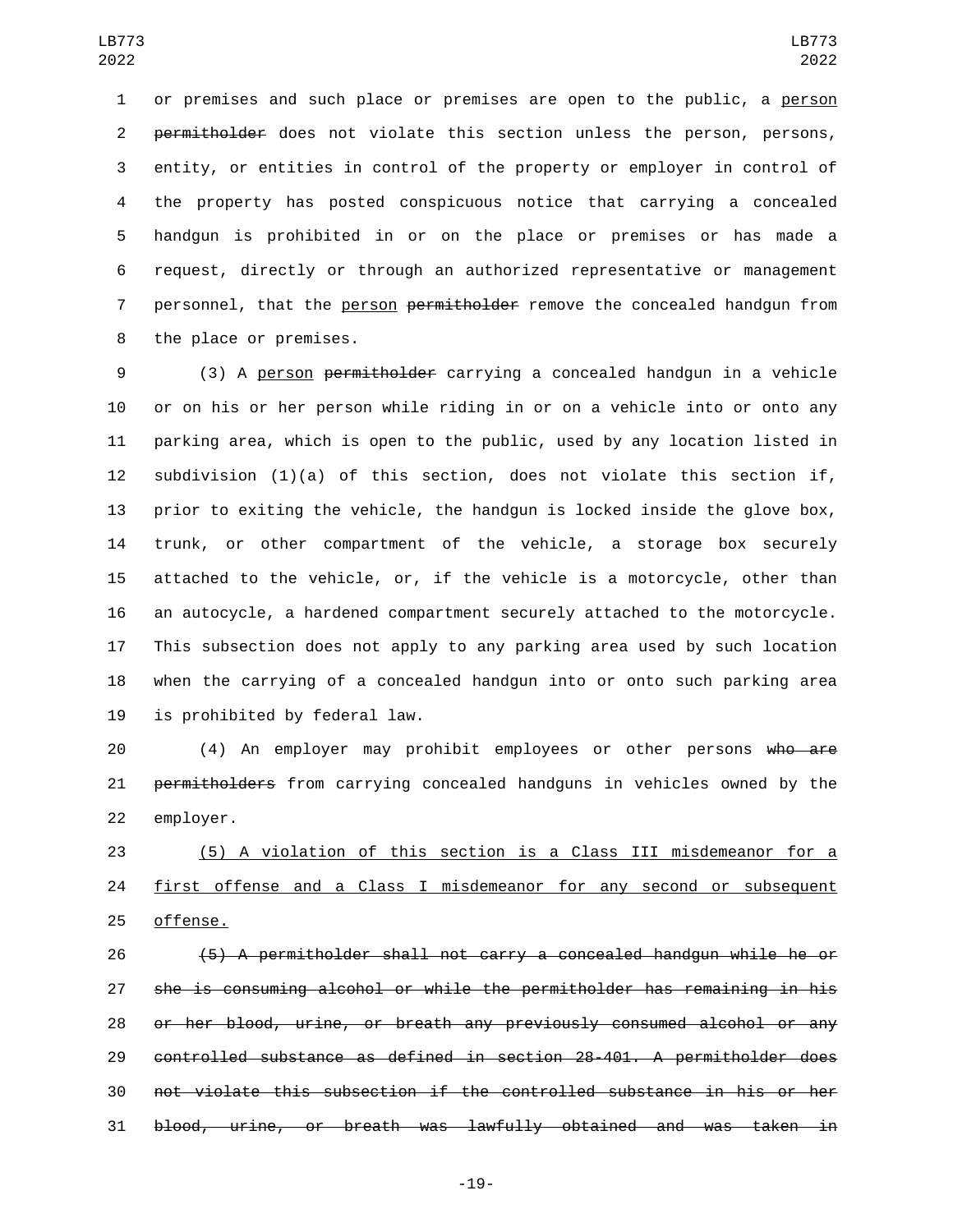| $\mathbf{1}$   | therapeutically prescribed amounts.                                       |
|----------------|---------------------------------------------------------------------------|
| $\overline{2}$ | Sec. 10. (1) Except as provided in subsections (2) and (3) of this        |
| 3              | section, a person not otherwise prohibited by state law from possessing   |
| 4              | or carrying a concealed handgun shall not carry a concealed handgun while |
| 5              | such person:                                                              |
| 6              | (a) Is consuming alcohol; or                                              |
| 7              | (b) While such person has remaining in such person's blood, urine,        |
| 8              | or breath any previously consumed alcohol or any controlled substance as  |
| 9              | defined in section 28-401.                                                |
| 10             | (2) A person does not violate this section if the controlled              |
| 11             | substance in such person's blood, urine, or breath was lawfully obtained  |
| 12             | and was taken in therapeutically prescribed amounts.                      |
| 13             | (3) A person does not violate this section if:                            |
| 14             | (a) Such person is storing or transporting a handgun in a motor           |
| 15             | vehicle for any lawful purpose or transporting a handgun directly to or   |
| 16             | from a motor vehicle to or from any place where such handgun may<br>be    |
| 17             | lawfully possessed or carried by such person; and                         |
| 18             | (b) Such firearm is unloaded, kept separate from ammunition, and          |
| 19             | enclosed in a case.                                                       |
| 20             | (4) For purposes of this section, case means (a) a hard-sided or          |
| 21             | soft-sided box, container, or receptacle intended or designed for the     |
| 22             | primary purpose of storing or transporting a firearm or (b) the firearm   |
| 23             | manufacturer's original packaging.                                        |
| 24             | (5) A violation of this section is a Class III misdemeanor for a          |
| 25             | first offense and a Class I misdemeanor for any second or subsequent      |
| 26             | offense.                                                                  |
| 27             | Sec. 11. Section 69-2440, Reissue Revised Statutes of Nebraska, is        |
| 28             | amended to read:                                                          |
| 29             | 69-2440 (1) This section applies to a person who is not otherwise         |
| 30             | prohibited by state law from possessing or carrying a concealed handgun.  |
| 31             | (2) Except as provided in subsection (5) of this section, any time a      |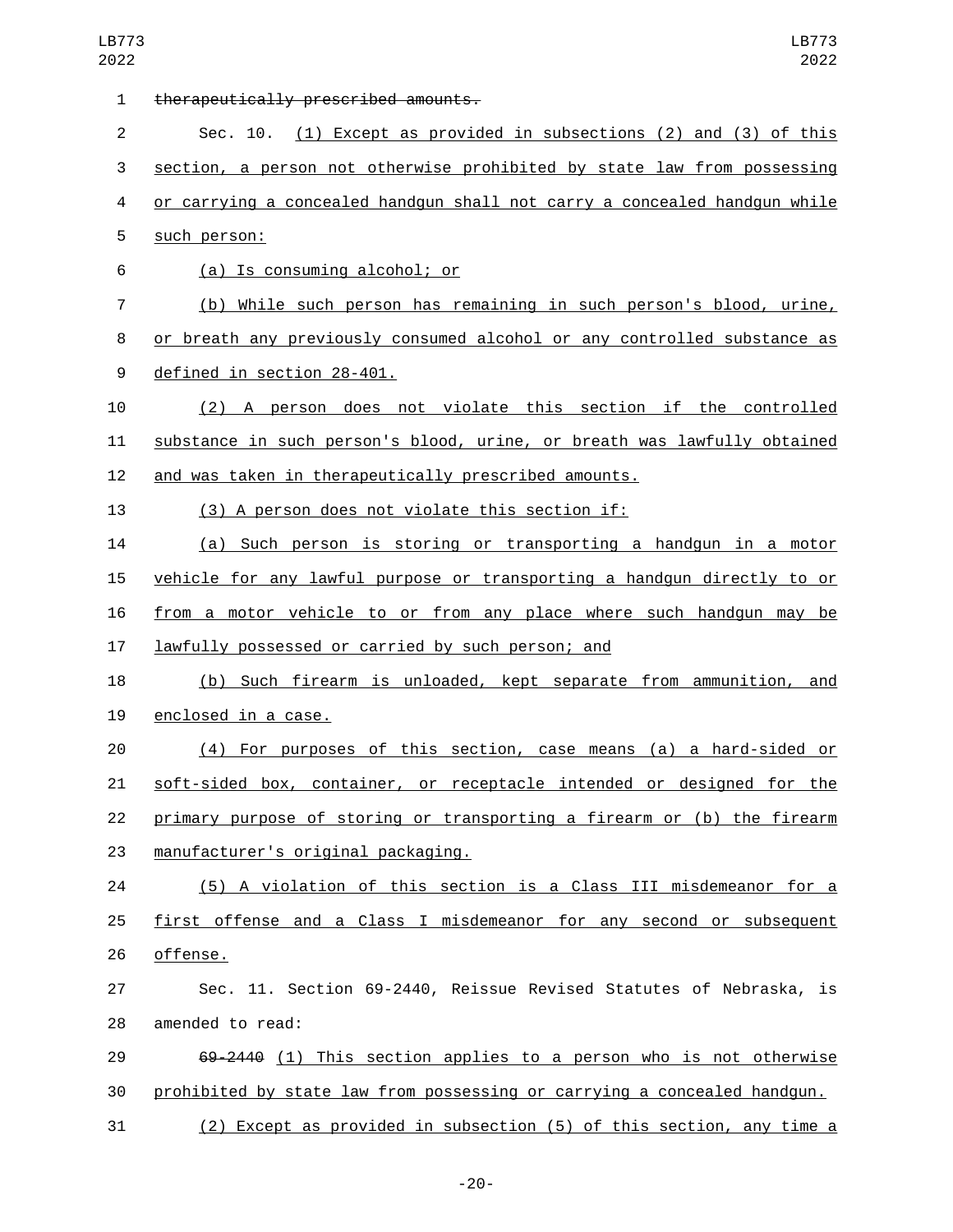1 person is carrying a concealed handgun, such person shall also carry such 2 person's identification document (1) A permitholder shall carry his or 3 her permit to carry a concealed handgun and his or her Nebraska driver's 4 license, Nebraska-issued state identification card, or military 5 identification card any time he or she carries a concealed handgun. The 6 person permitholder shall display both the identification document permit 7 to carry a concealed handgun and his or her Nebraska motor vehicle 8 operator's license, Nebraska-issued state identification card, or 9 military identification card when asked to do so by a peace officer or by 10 emergency services personnel.

11 (3) Except as provided in subsection (5) of this section, whenever a 12 person  $(2)$  Whenever a permitholder who is carrying a concealed handgun is 13 contacted by a peace officer or by emergency services personnel, the 14 person permitholder shall immediately inform the peace officer or 15 emergency services personnel that the person permitholder is carrying a 16 concealed handgun.

 (4)(a) Except as provided in subsection (5) of this section, during  $(3)(a)$  During contact with a person carrying a concealed handgun a permitholder, a peace officer or emergency services personnel may secure the handgun or direct that it be secured during the duration of the contact if the peace officer or emergency services personnel determines that it is necessary for the safety of any person present, including the 23 peace officer or emergency services personnel. The person permitholder 24 shall submit to the order to secure the handgun.

25 (b)(i) When the peace officer has determined that the person 26 permitholder is not a threat to the safety of any person present, 27 including the peace officer, and the person permitholder has not 28 committed any other violation that would result in his or her arrest-or 29 the suspension or revocation of his or her permit, the peace officer 30 shall return the handgun to the person permitholder before releasing the 31 person permitholder from the scene and breaking contact.

-21-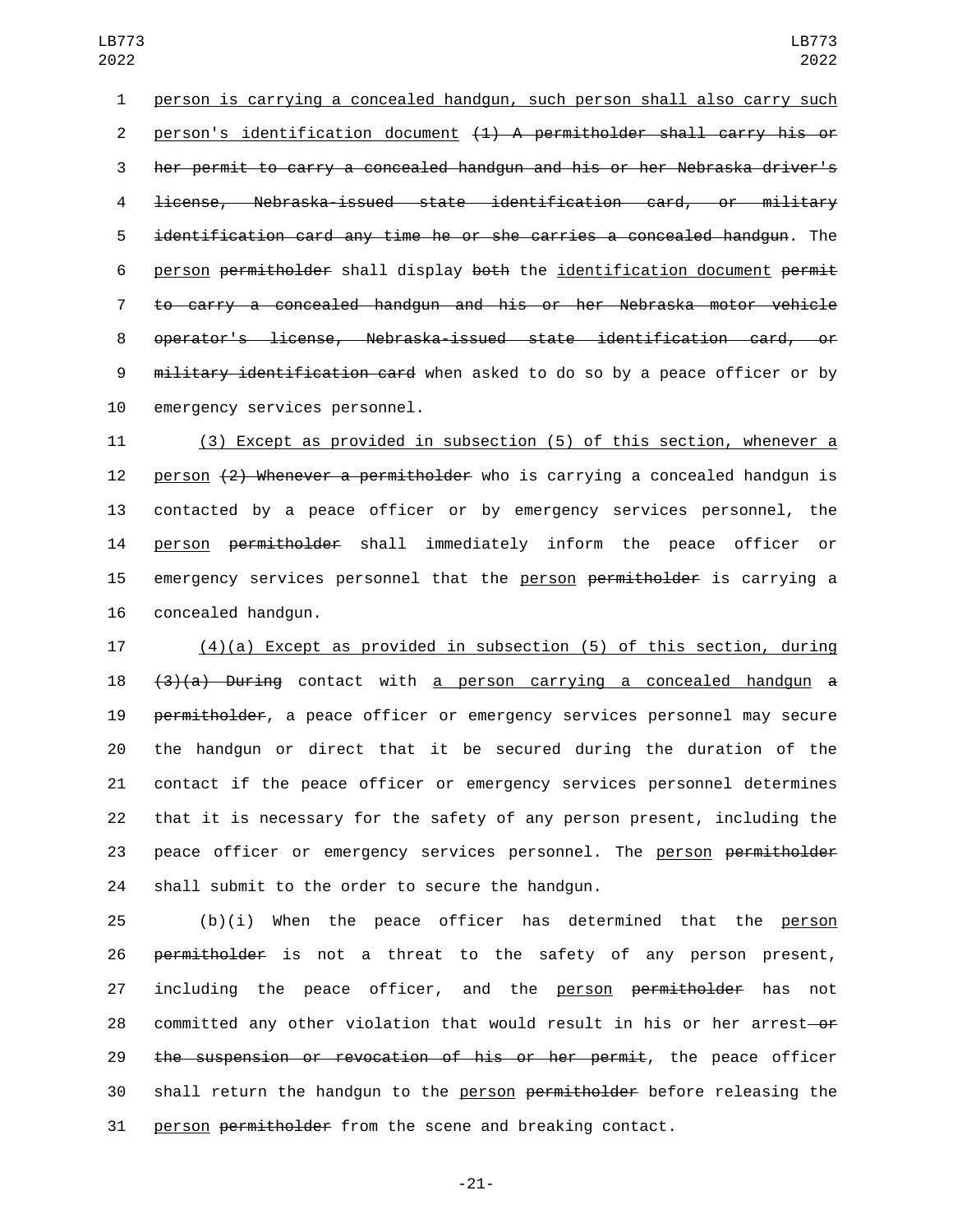1 (ii) When emergency services personnel have determined that the 2 person permitholder is not a threat to the safety of any person present, 3 including emergency services personnel, and if the person permitholder is 4 physically and mentally capable of possessing the handgun, the emergency 5 services personnel shall return the handgun to the person permitholder 6 before releasing the person permitholder from the scene and breaking 7 contact. If the person permitholder is transported for treatment to 8 another location, the handgun shall be turned over to any peace officer. 9 The peace officer shall provide a receipt which includes the make, model, 10 caliber, and serial number of the handgun.

 (5) A person is not required to comply with this section if such person is transporting a concealed handgun in a motor vehicle and such firearm is unloaded, kept separate from ammunition, and enclosed in a 14 case.

15 (6) (4) For purposes of this section:

 (a) Case means (i) a hard-sided or soft-sided box, container, or receptacle intended or designed for the primary purpose of storing or transporting a firearm or (ii) the firearm manufacturer's original 19 packaging;

20 (b) Contact <del>, contact</del> with a peace officer means any time a peace 21 officer personally stops, detains, questions, or addresses a person 22 permitholder for an official purpose or in the course of his or her 23 official duties, and contact with emergency services personnel means any 24 time emergency services personnel provide treatment to a person 25 permitholder in the course of their official duties;  $-$ 

 (c) Emergency services personnel means a volunteer or paid firefighter or rescue squad member or a person licensed to provide emergency medical services pursuant to the Emergency Medical Services Practice Act or authorized to provide emergency medical services pursuant to the EMS Personnel Licensure Interstate Compact;

31 (d) Identification document means a valid: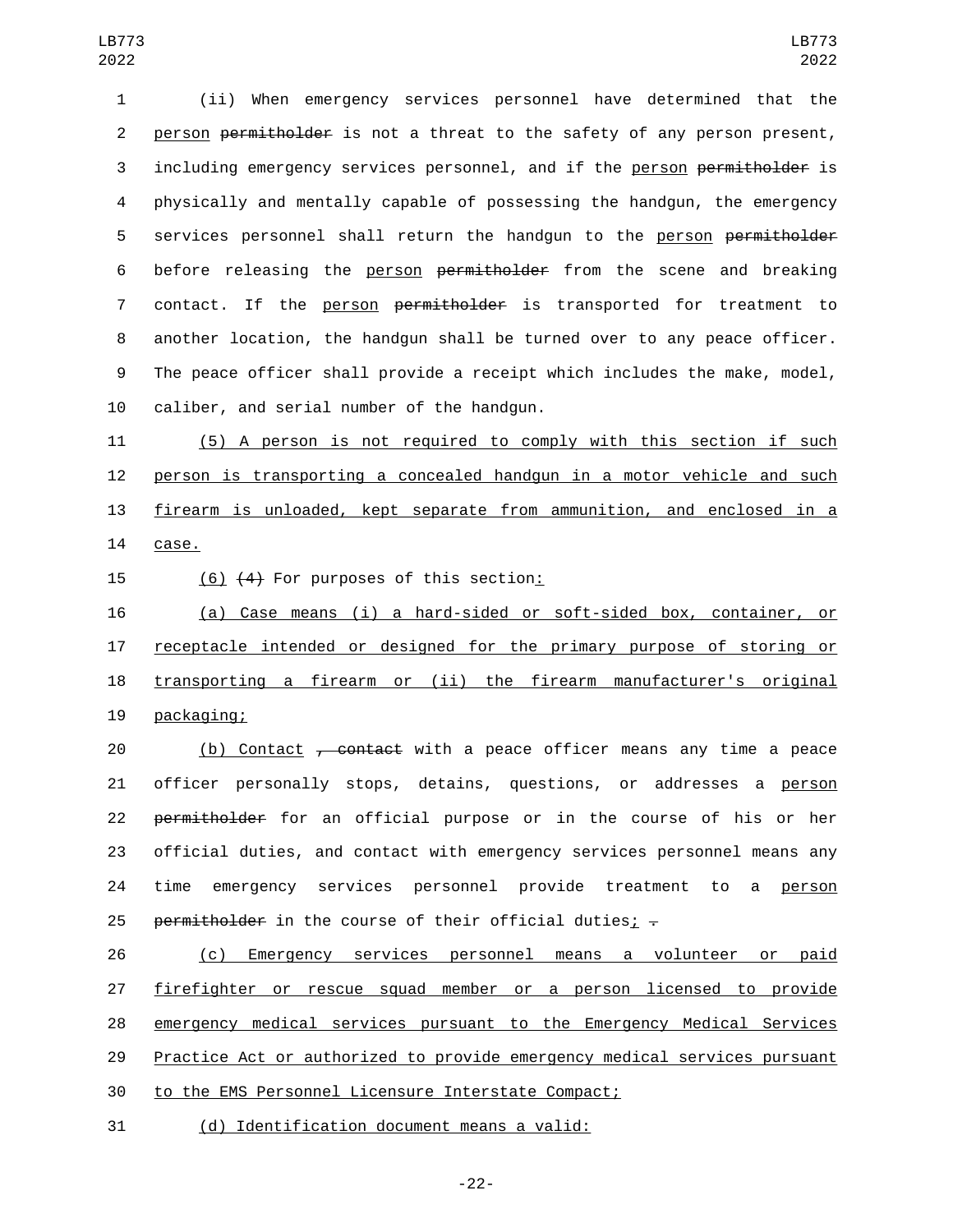| 1              | (i) Driver's or operator's license;                                         |
|----------------|-----------------------------------------------------------------------------|
| $\overline{2}$ | (ii) State identification card;                                             |
| 3              | (iii) Military identification card;                                         |
| 4              | (iv) Alien registration card; or                                            |
| 5              | (v) Passport; and                                                           |
| 6              | (e) Peace officer means any town marshal, chief of police or local          |
| 7              | police officer, sheriff or deputy sheriff, the Superintendent of Law        |
| 8              | Enforcement and Public Safety, any officer of the Nebraska State Patrol,    |
| 9              | any member of the National Guard on active service by direction of the      |
| 10             | Governor during periods of emergency or civil disorder, any Game and        |
| 11             | Parks Commission conservation officer, and all other persons with similar   |
| 12             | authority to make arrests.                                                  |
| 13             | (7) A violation of:                                                         |
| 14             | (a) Subsection (2) or (3) of this section is a Class III misdemeanor        |
| 15             | for a first offense and a Class I misdemeanor for any second or             |
| 16             | subsequent offense; and                                                     |
| 17             | (b) Subsection (4) of this section is a Class I misdemeanor.                |
| 18             | Sec. 12. Section 28-1351, Revised Statutes Cumulative Supplement,           |
| 19             | 2020, is amended to read:                                                   |
| 20             | 28-1351 (1) A person commits the offense of unlawful membership             |
| 21             | recruitment into an organization or association when he or she knowingly    |
| 22             | and intentionally coerces, intimidates, threatens, or inflicts bodily       |
| 23             | harm upon another person in order to entice that other person to join or    |
| 24             | that<br>person from<br>leaving any organization, group,<br>prevent<br>other |
| 25             | enterprise, or association whose members, individually or collectively,     |
| 26             | engage in or have engaged in any of the following criminal acts for the     |
| 27             | benefit of, at the direction of, or on behalf of the organization, group,   |
| 28             | enterprise, or association or any of its members:                           |
| 29             | (a) Robbery under section 28-324;                                           |
|                |                                                                             |

30 (b) Arson in the first, second, or third degree under section 31 28-502, 28-503, or 28-504, respectively;

-23-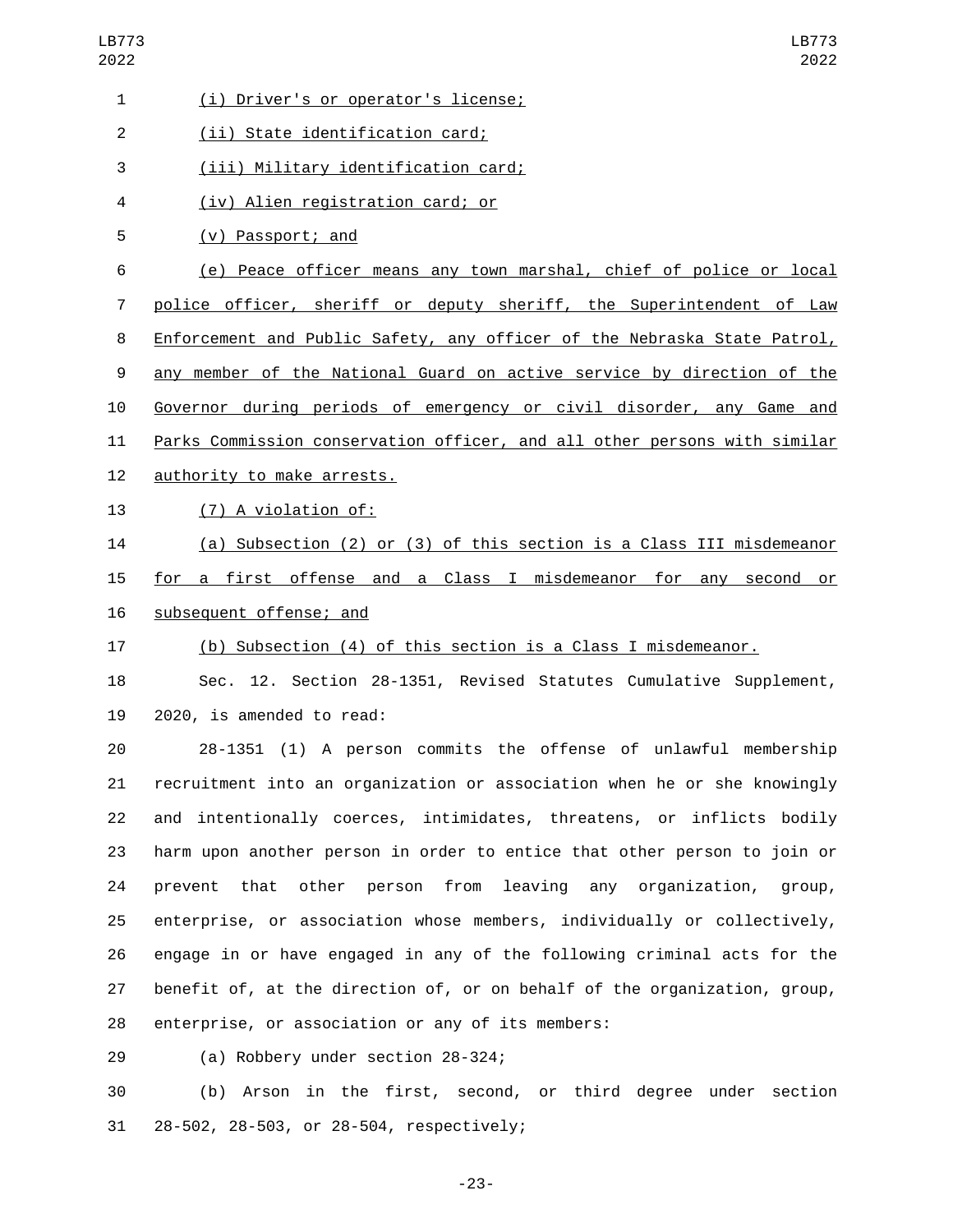(c) Burglary under section 28-507;1

 (d) Murder in the first degree, murder in the second degree, or manslaughter under section 28-303, 28-304, or 28-305, respectively;

 (e) Violations of the Uniform Controlled Substances Act that involve possession with intent to deliver, distribution, delivery, or manufacture 6 of a controlled substance;

 (f) Unlawful use, possession, or discharge of a firearm or other deadly weapon under sections 28-1201 to 28-1212.04 and sections 9, 10, 9 and 11 of this act;

 (g) Assault in the first degree or assault in the second degree 11 under section  $28-308$  or  $28-309$ , respectively;

 (h) Assault on an officer, an emergency responder, a state correctional employee, a Department of Health and Human Services employee, or a health care professional in the first, second, or third degree under section 28-929, 28-930, or 28-931, respectively, or assault on an officer, an emergency responder, a state correctional employee, a Department of Health and Human Services employee, or a health care professional using a motor vehicle under section 28-931.01;

(i) Theft by unlawful taking or disposition under section 28-511;

(j) Theft by receiving stolen property under section 28-517;

(k) Theft by deception under section 28-512;

(1) Theft by extortion under section 28-513;

23 (m) Kidnapping under section 28-313;

(n) Any forgery offense under sections 28-602 to 28-605;

(o) Criminal impersonation under section 28-638;

 (p) Tampering with a publicly exhibited contest under section 28-614;

 (q) Unauthorized use of a financial transaction device or criminal possession of a financial transaction device under section 28-620 or 30 28-621, respectively;

(r) Pandering under section 28-802;

-24-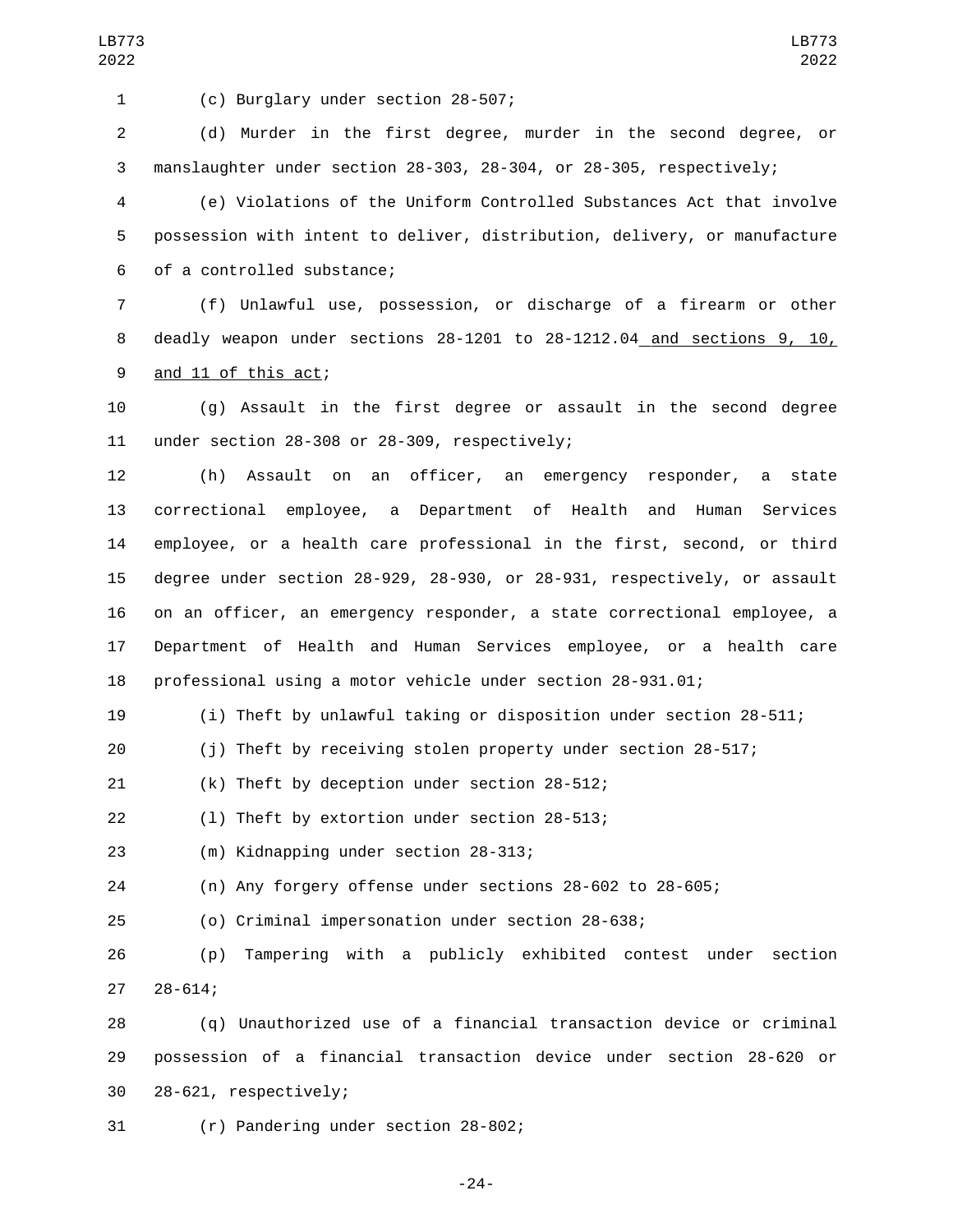(s) Bribery, bribery of a witness, or bribery of a juror under section 28-917, 28-918, or 28-920, respectively;2

LB773 

 (t) Tampering with a witness or an informant or jury tampering under 4 section 28-919;

(u) Unauthorized application of graffiti under section 28-524;

 (v) Dogfighting, cockfighting, bearbaiting, or pitting an animal 7 against another under section 28-1005; or

(w) Promoting gambling in the first degree under section 28-1102.

 (2) Unlawful membership recruitment into an organization or 10 association is a Class IV felony.

 Sec. 13. Section 69-2429, Reissue Revised Statutes of Nebraska, is 12 amended to read:

69-2429 For purposes of the Concealed Handgun Permit Act:

14 (1) Concealed handgun means the handgun is totally hidden entirely **obscured** from view. If any part of the handgun is capable of being seen 16 or observed by another person, it is not a concealed handgun;

 (2) Emergency services personnel means a volunteer or paid firefighter or rescue squad member or a person licensed to provide emergency medical services pursuant to the Emergency Medical Services Practice Act or authorized to provide emergency medical services pursuant 21 to the EMS Personnel Licensure Interstate Compact;

 (2) (3) Handgun means any firearm with a barrel less than sixteen inches in length or any firearm designed to be held and fired by the use 24 of a single hand;

 (3) (4) Peace officer means any town marshal, chief of police or local police officer, sheriff or deputy sheriff, the Superintendent of Law Enforcement and Public Safety, any officer of the Nebraska State Patrol, any member of the National Guard on active service by direction of the Governor during periods of emergency or civil disorder, any Game and Parks Commission conservation officer, and all other persons with 31 similar authority to make arrests;

-25-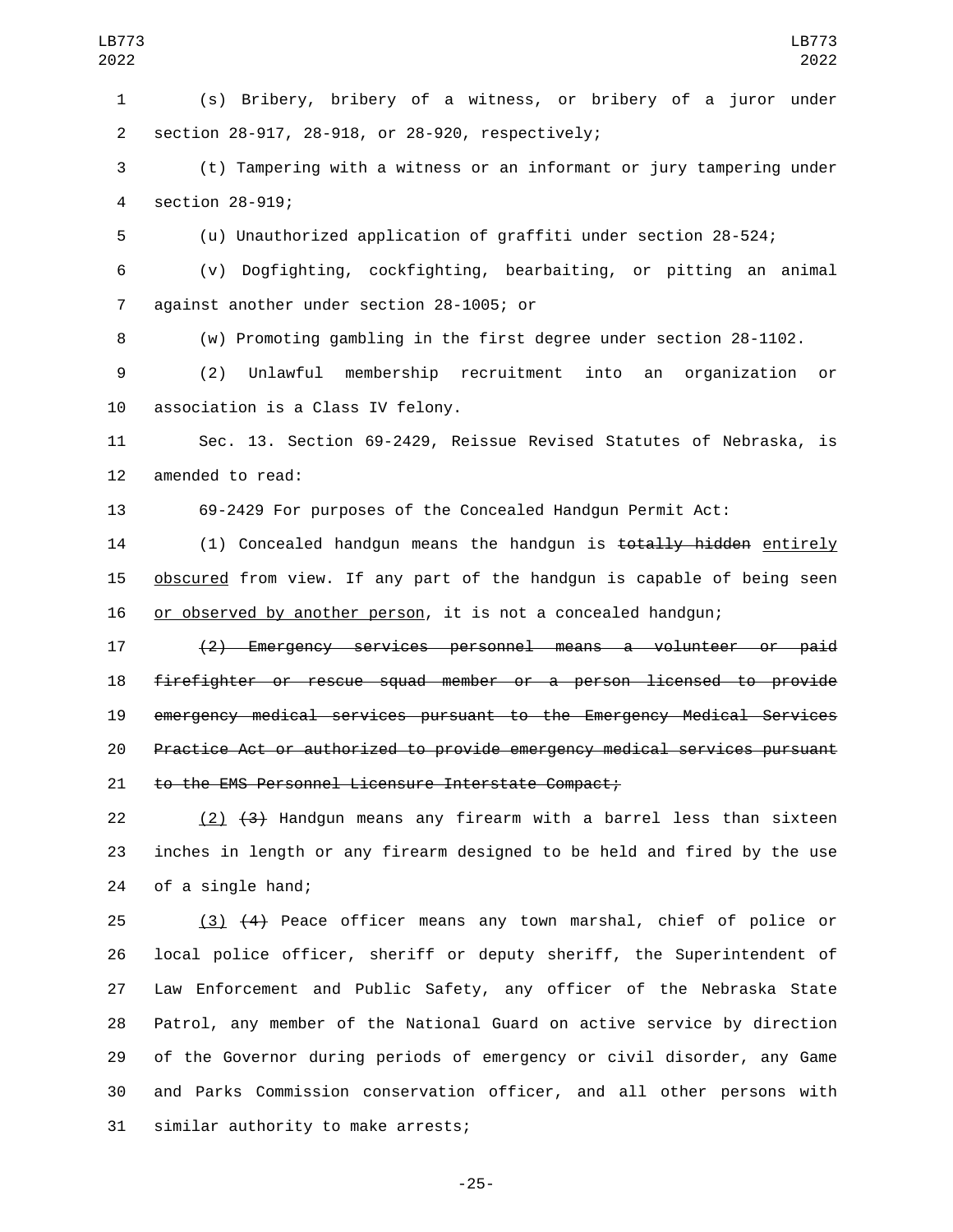(4) (5) Permitholder means an individual holding a current and valid permit to carry a concealed handgun issued pursuant to the Concealed 3 Handgun Permit Act; and

 (5) (6) Proof of training means an original document or certified copy of a document, supplied by an applicant, that certifies that he or 6 she either:

 (a) Within the previous three years, has successfully completed a handgun training and safety course approved by the Nebraska State Patrol 9 pursuant to section 69-2432; or

 (b) Is a member of the active or reserve armed forces of the United States or a member of the National Guard and has had handgun training within the previous three years which meets the minimum safety and 13 training requirements of section 69-2432.

 Sec. 14. Section 69-2435, Reissue Revised Statutes of Nebraska, is 15 amended to read:

 69-2435 A permitholder shall continue to meet the requirements of section 69-2433 during the time he or she holds the permit, except as 18 provided in subsection (2)  $(4)$  of section 69-2443. If, during such time, a permitholder does not continue to meet one or more of the requirements, the permitholder shall return his or her permit to the Nebraska State Patrol for revocation. If a permitholder does not return his or her permit, the permitholder is subject to having his or her permit revoked 23 under section 69-2439.

 Sec. 15. Section 69-2436, Revised Statutes Supplement, 2021, is 25 amended to read:

 69-2436 (1) A permit to carry a concealed handgun is valid throughout the state for a period of five years after the date of issuance. The fee for issuing a permit is one hundred dollars.

 (2) The Nebraska State Patrol shall renew a permitholder's permit to carry a concealed handgun for a renewal period of five years, subject to continuing compliance with the requirements of section 69-2433, except as

-26-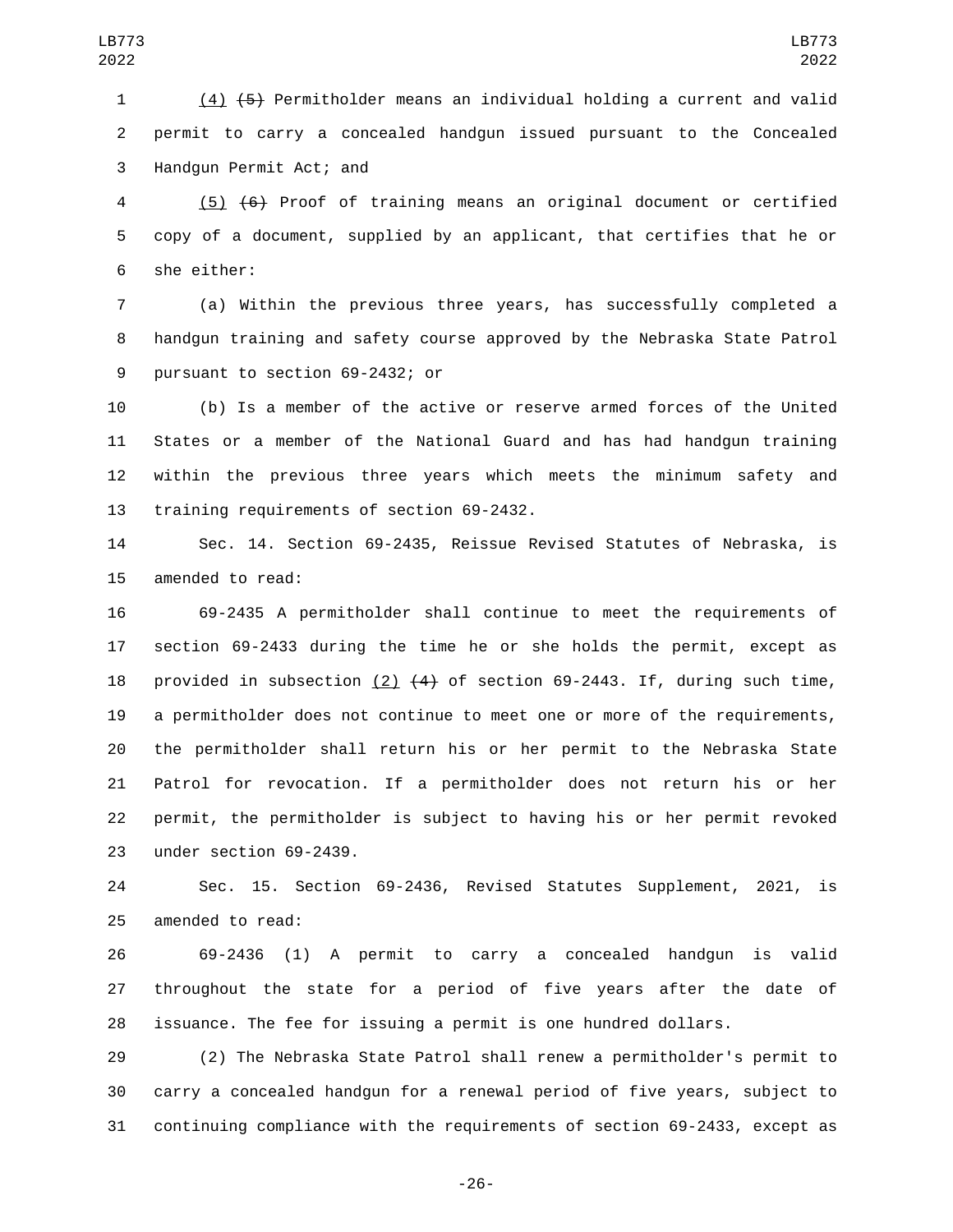1 provided in subsection (2)  $(4)$  of section 69-2443. The renewal fee is fifty dollars, and renewal may be applied for no earlier than four months before expiration of the permit and no later than thirty business days after the date of expiration of the permit. At least four months before expiration of a permit to carry a concealed handgun, the Nebraska State Patrol shall send to the permitholder by United States mail or 7 electronically notice of expiration of the permit.

 (3) The applicant shall submit the fee with the application to the Nebraska State Patrol. The fee shall be remitted to the State Treasurer for credit to the Nebraska State Patrol Cash Fund.

 Sec. 16. Section 69-2439, Reissue Revised Statutes of Nebraska, is 12 amended to read:

 69-2439 (1) Any peace officer having probable cause to believe that a permitholder is no longer in compliance with one or more requirements 15 of section 69-2433, except as provided in subsection  $(2)$   $(4)$  of section 69-2443, shall bring an application for revocation of the permit to be prosecuted as provided in subsection (2) of this section.

 (2) It is the duty of the county attorney or his or her deputy of the county in which such permitholder resides to prosecute a case for the revocation of a permit to carry a concealed handgun brought pursuant to subsection (1) of this section. In case the county attorney refuses or is unable to prosecute the case, the duty to prosecute shall be upon the 23 Attorney General or his or her assistant.

 (3) The case shall be prosecuted as a civil case, and the permit shall be revoked upon a showing by a preponderance of the evidence that the permitholder does not meet one or more of the requirements of section 27 69-2433, except as provided in subsection  $(2)$   $(4)$  of section 69-2443.

 (4) A person who has his or her permit revoked under this section may be fined up to one thousand dollars and shall be charged with the costs of the prosecution. The money collected under this subsection as an administrative fine shall be remitted to the State Treasurer for

-27-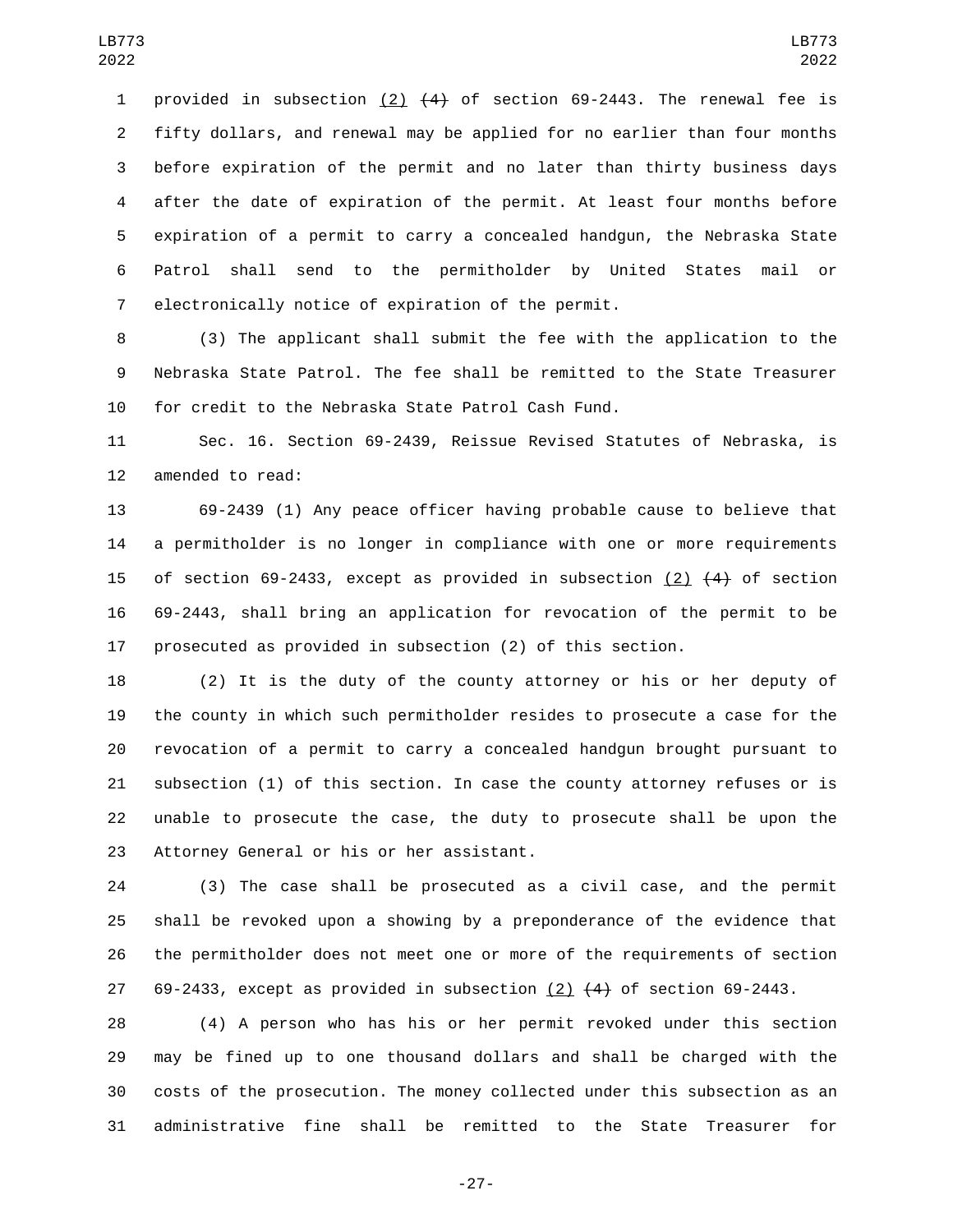distribution in accordance with Article VII, section 5, of the 2 Constitution of Nebraska.

 Sec. 17. Section 69-2442, Reissue Revised Statutes of Nebraska, is 4 amended to read:

 69-2442 (1) Any time the discharge of a handgun carried by a permitholder pursuant to the Concealed Handgun Permit Act results in injury to a person or damage to property, the permitholder shall make a report of such incident to the Nebraska State Patrol on a form designed and distributed by the Nebraska State Patrol. The information from the report shall be maintained as provided in section 69-2444.

 (2) A violation of this section is a Class III misdemeanor for a first offense and a Class I misdemeanor for any second or subsequent 13 offense.

 Sec. 18. Section 69-2443, Reissue Revised Statutes of Nebraska, is 15 amended to read:

 69-2443 (1) A permitholder who violates subsection (1) or (2) of section 69-2440 or section 69-2441 or 69-2442 is guilty of a Class III misdemeanor for the first violation and a Class I misdemeanor for any 19 second or subsequent violation.

 (2) A permitholder who violates subsection (3) of section 69-2440 is 21 guilty of a Class I misdemeanor.

 (1) (3) A permitholder convicted of a violation of section 11 of 23 this act or section 69-2440 or 69-2442 may also have his or her permit 24 revoked.

 (2) (4) A permitholder convicted of a violation of section 9 of this act 69-2441 that occurred on property owned by the state or any political subdivision of the state may also have his or her permit revoked. A permitholder convicted of a violation of section 9 of this act 69-2441 that did not occur on property owned by the state or any political subdivision of the state shall not have his or her permit revoked for a first offense but may have his or her permit revoked for any second or

-28-